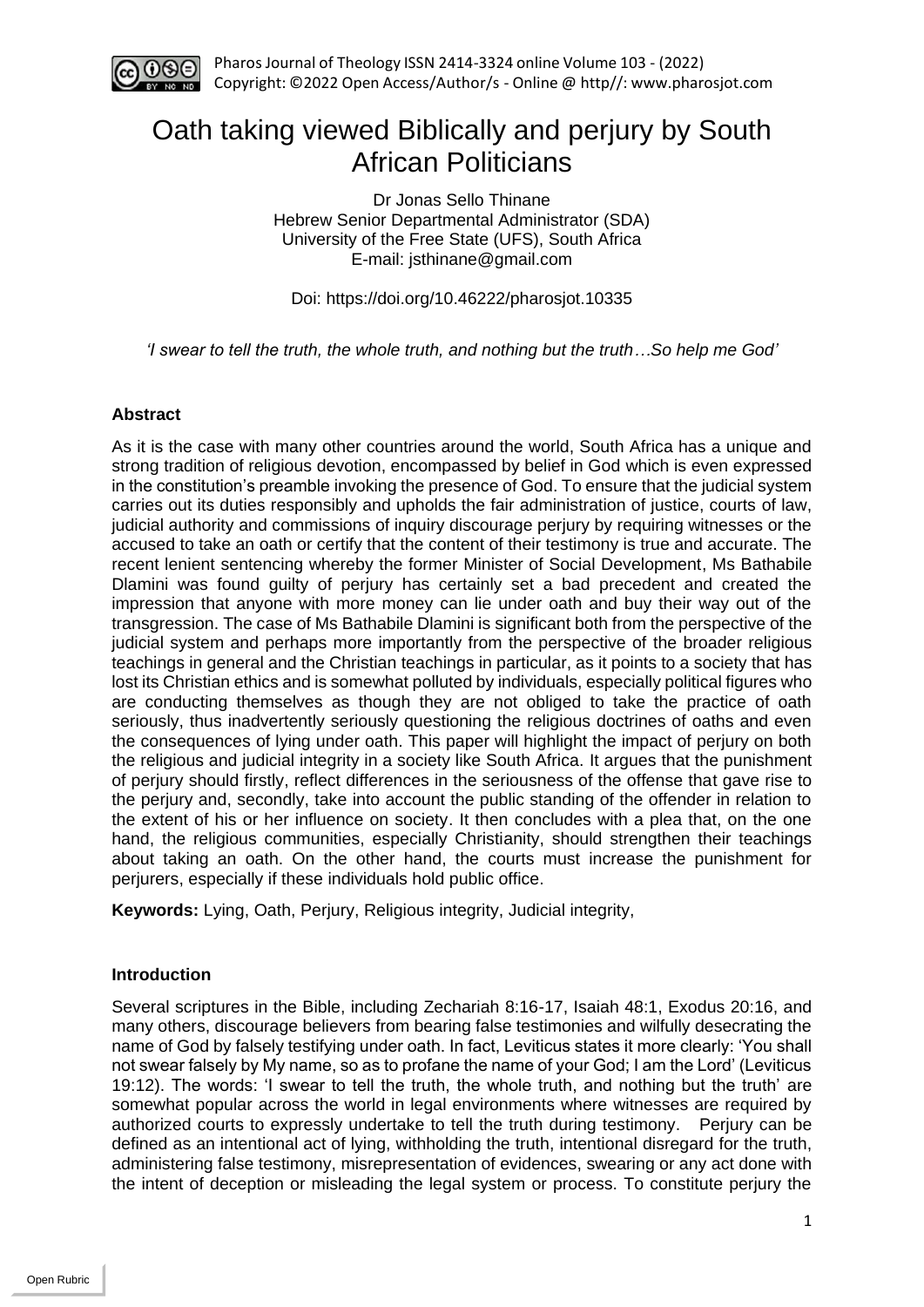

person making a statement / submission must have knowledge of the fact that he is making a false statement and or believes what he/she is stating is not true (Tidwell, 1983:45). In this regard, perjury refers to purposeful transgression toward God and injustice toward a fellow human being.

In South Africa just as it is the case with many other countries across the world, before carrying out their public service duties, a President, Deputy President, Minister, Deputy Minister, Members of Parliament, Provincial Premiers, their Members of Executive Councils (MECs) and including judicial officers are first sworn in by an oath or solemn affirmation that they will remain loyal to the Republic of South Africa and will honourably obey, respect and uphold the Constitution, even promising to carry out the functions of their office conscientiously and to the best of their ability. In case of an oath, this commitment is then buttressed by the phrase: 'So help me God' (RSA Constitution, 1996:128-130). It is not uncommon to witness leaders in South Africa to either violate their oath of office or even lying freely under oath, despite the fact that the public offices they hold require a greater commitment to ethical conduct. They are doing so in breach of their ethical duties under Section 96(2)(b) of the Constitution, which prohibits cabinet members from acting contrary to their oath of office. Examples of this behaviour include the former President of South Africa (2009-2018), Jacob Gedleyihlekisa Zuma, who has been repeatedly prosecuted by courts for corrupting his oath of office or even wilfully lying under oath (Claymore, 2016; Hunter, 2019; Masondo, 2016), Malusi Gigaba during his tenure as Home Affairs Minister (2004-2010, 2018) whom the Pretoria High Court in 2017 found that he had lied under oath, with Judge Neil Tuchten concluding that: 'there is no escaping of the conclusion that ... the Minister has deliberately told untruths under oath' (De Vos, 2018; Mabuza, 2018) and possibly many other public figures in South Africa. Perhaps what Harris (1996) said about the American legal system then can be said about the South African legal system today, namely that the courts are aware of the fact that perjury infection continues to fill courtrooms and are even aware of the destruction it causes on a society, but few, if any, perpetrators of such a serious crime are ever brought to justice (Harris, 1996:1777).

Accordingly, this paper will highlight the impact of perjury on both the religious and judicial integrity in a society like South Africa by focusing upon several instances whereby the former Minister of Social Development in South Africa, Ms Bathabile Dlamini was found by the courts of law to have committed perjury by lying under oath. It will then argue that in order for ordinary South Africans to revere this sacred religious rite, punishment for perjury should reflect, first, differences in the seriousness of the offense that gave rise to perjury, and second, the offender's public position regarding the extent of its impact on society. This is accomplished by first presenting the broader meaning of the oath, providing biblical perspectives on the oath, outlining several instances where Ms Bathabile Dlamini violated her oaths, and finally focusing on perjury and its appropriate sentence.

## **Oath**

The term oath may be connected or associated with a variety of words connecting any human solemn vow to the sanctity of deity or the holy name of God. Etymologically it is more derived from the Hebrew word: שְׁבוּעָה (she-vu-ah) meaning a token or sign (McBain, 2020:3; Greenberg, 1957:34-36). Although there is no obvious way to precisely define the historically significant concept such as Oath, as its meaning can differ from generation to generation (McBain, 2020:6-19). An oath can be described as a statement of fact or as a promise by a witness invoking the deity as an assurance of, or pledge to truthfulness. Types of oaths include but are not limited to an oath of allegiance (Bursell, 2015:295-305), an oath of office (Rutgers, 2010:428-444), the Hippocratic Oath (Hulkower, 2016:41-43), and many other types of oaths involving a solemn commitment to truthfulness on the part of the swearer. In agreement with Greenberg (1957), scholars such as Azeulos-Atias (2016), for instantly detectible purposes, describe an oath as: 'a self-curse made in conditional form that went into effect if the condition was fulfilled' (Azeulos-Atias, 2016:690; Greenberg, 1957:34-39). Naude (2013) equally defined that: 'an oath is a sacred or solemn voluntary and unconditional promise usually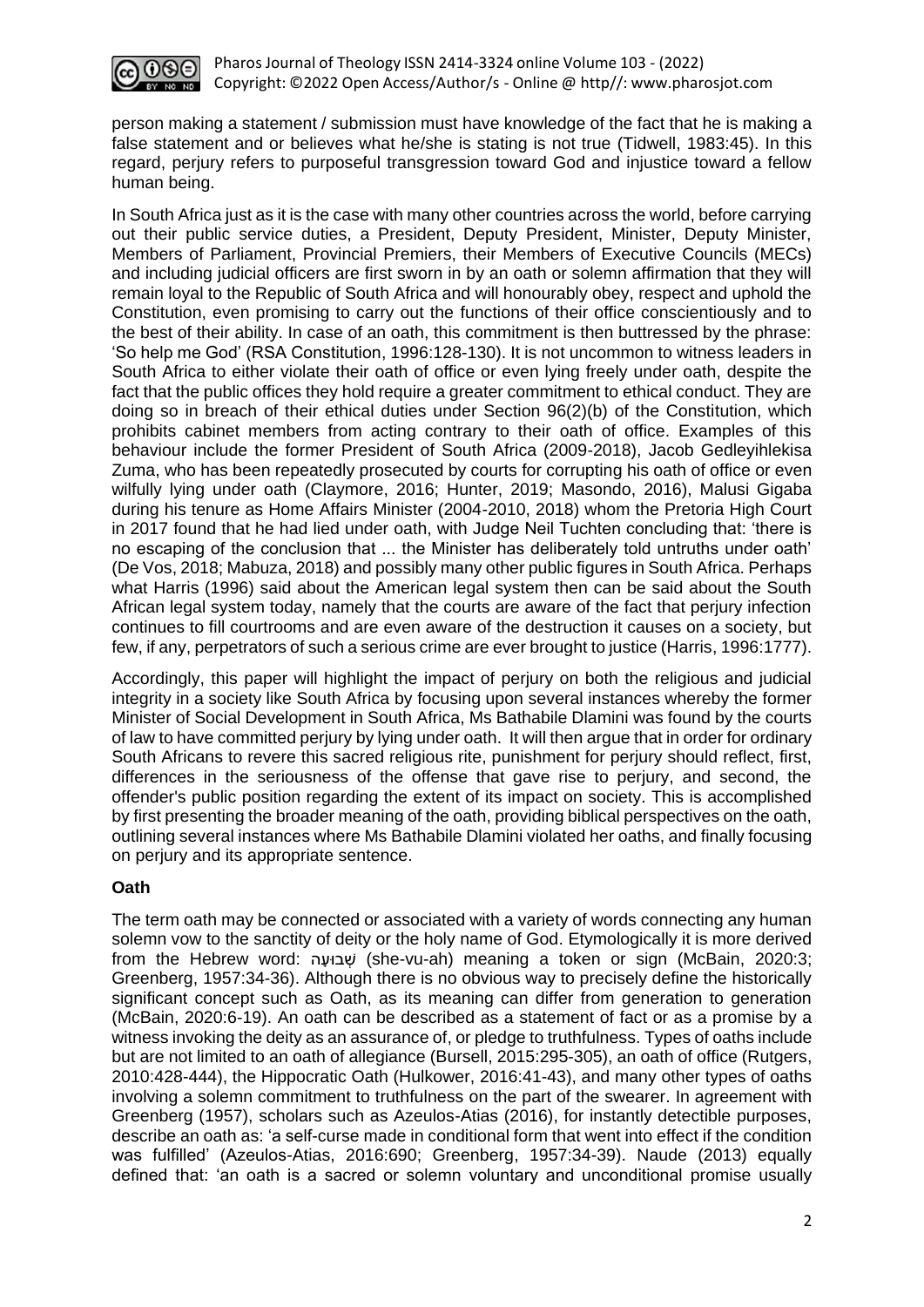

involving the penalty of divine retribution for intentional falsity (Naude, 2013:979). Consistent with this broad understanding, McBain (2020) stated that this promise is made in the presence of and largely to the deity which essentially makes the deity a witness and the ultimate judge of a testimony (McBain, 2020:3). This can be substantiated by Azuelos-Atias (2016) underscoring that in the even that a witness does not receive an appropriate justice from the human judges, the deity or God to whom such witnessed called, becomes the ultimate judge (Azuelos-Atias, 2016:685). In other words, the oath binds the one who takes it to the sacred presence of the deity. Although Naude (2013) looks at binding promises from the perspective of vows, he points out that while such a promise or an oath can be taken voluntarily, once it is taken it becomes binding (Naude, 2013:976). What is here meant by binding can be explained restating the instruction from Numbers 30:2, where it says: 'When a man makes a vow to the Lord or takes an oath to obligate himself by a pledge, he must not break his word but must do everything he said'. The uniformity between vows and oaths is supported by Azuelos-Atias (2016) stating that: 'both swearing an oath and making a vow are similar speech acts as they have the same main performative function-making a commitment-and in both cases, God is a witness (that the commitment was made)' (Azuelos-Atias, 2016:687). Naude (2013) further emphasizes that the witness is bound by an unconditional promise to tell nothing but the truth or to refrain from any falsehood until the testimony is complete. In other words, from the beginning of the session to the conclusion of the testimony, divine vengeance remains in effect, as it is intended to guard against any wilful falsehood (Naude, 2013: 976,979).

The expression of the intention to tell the truth is often accompanied by evidentiary act such as lifting the right hand and placing the other on religious sacred text (McBain, 2020:4). Naude (2013) reasoned that the act of raising the hand is so important to authenticate the practice itself (Naude, 2020:978). It is perhaps possible that the idea of the right hand has some connection with the ancient practice of branding or tattooing the offender's hand with an ink that will not fade, and in the event that such a person appeared in court, they would be required to first raise their right hand in such a way as to cooperatively present it to the judge who will in turn assess and satisfy him/herself that the witness is credible (Jones, 1987:139-155; Kollmann, 2006:557-565), or perhaps the idea relates to the biblical perception of the right hand as designated in scriptures such as Isaiah 41:13; Psalm 73:23; Hebrews 1:3, 12:2; or even in Acts 7:55-56. Be that as it may, the raising of the right hand while the other is placed on the sacred text in taking the oath is significant enough as a certification of the oath itself.

According to Greenberg (1957) the custom of using the sacred text, particularly the Bible, was added at the later stage so as to make it clearer to the swearer that they are subjecting or attaching themselves and their testimony with the holy name of God (Greenberg, 1957:34). Although the sacred text has become the popular object used during the oath, other objects such as a sacred altar, ornaments, a cross, or other items believed to have sacred status within a particular religious community could be used so as to accompany the testimony with the deity (McBain, 2020:2).

It can therefore be argued that mentioning the deity and holding the sacred text at such an important moment is as good as declaring that the testimony itself is truly sacred, or at least derives its sanctity from the sacred presence of the deity or God. Perhaps this is exactly what Azuelos-Atias (2016) meant to suggest in outlining that there are instances where the act of taking an oath itself can be accepted as reliable testimony without even being put to a trial (Azuelos-Atias, 2016:696).

## **Biblical Perspective of Oath Taking**

It has been noted by several scholars that religious societies, including during Biblical times, reserved the practice of oath taking as an integral feature during the legal and ecclesiastical or constitutional and religious hearings proceedings (McBain, 2020:1). Generally speaking, the tendency of lying under oath is paramount to bringing the abomination of a lie into contact with the sacred name of God (Greenberg, 1957:34). Put differently, lying under oath is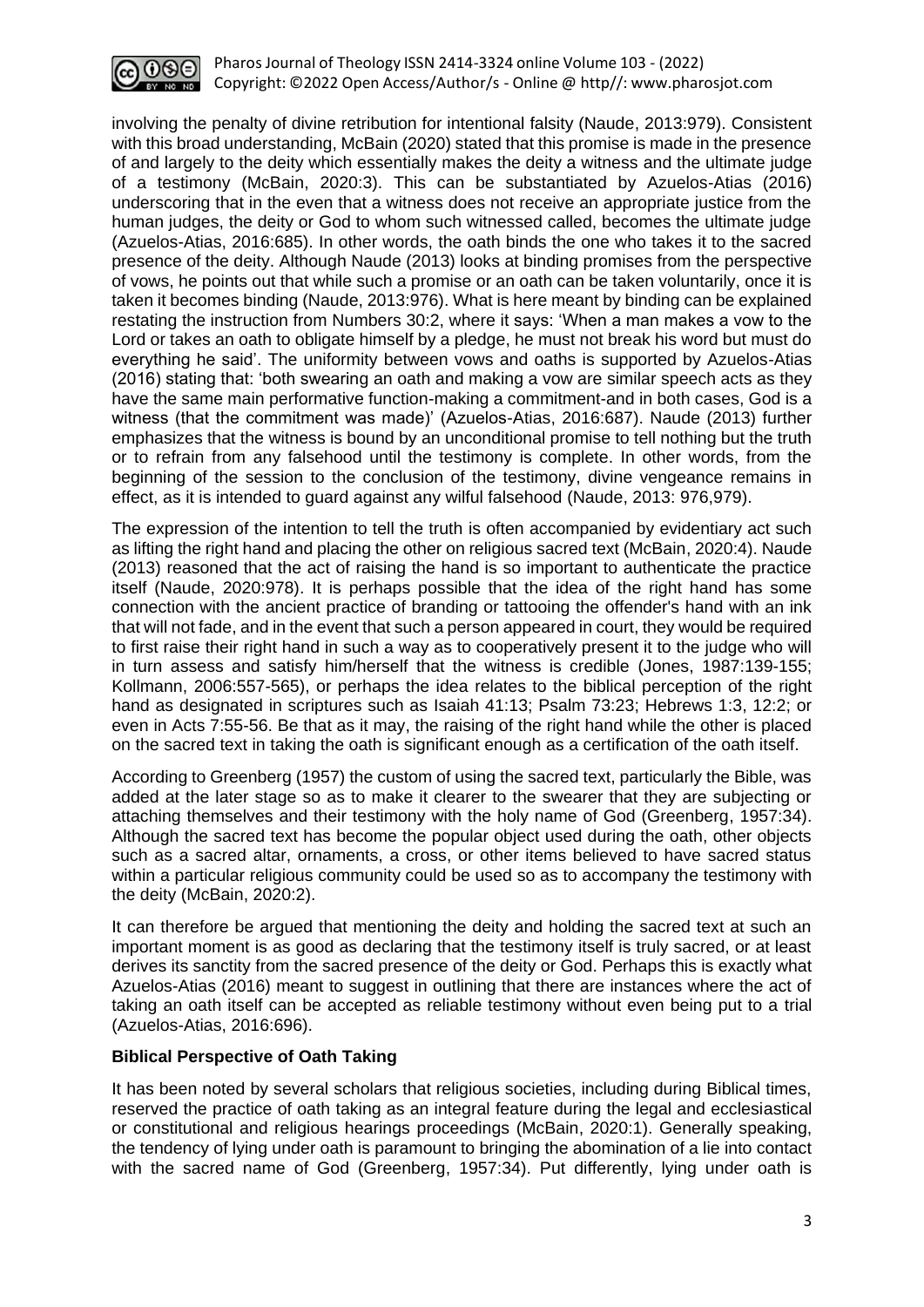

paramount to contaminating or corrupting the sacredness of God. Although the Bible is exhausted of stories and teachings involving or relating to the solemn promises made to God, perhaps the foundational text for this practice is in the book of Numbers, where it says: 'When a man voweth a vow unto the Lord, or sweareth an oath to bind his soul with a bond, he shall not break his word; he shall do according to all that proceedeth out of his mouth' (Numbers 30:2).

The aforementioned text (Numbers 30:2) contains two types of vows or promises, a vow and an oath. Although some scholars distinguish their application, the two are often used interchangeably to refer generally to a promise made in binding terms. A vow refers to a promise to do something, partly relying on God as a witness in a contract between two parties (Genesis 16:5; Ruth 1:17; Romans 1:9), while an oath refers to a solemn request inviting God as an arbiter of justice and righteousness (Deuteronomy 6:13; Jeremiah 4:2), or a restrictive commitment to God guaranteed by a prohibition or promise of abstinence from engaging in an unjust conduct or even consuming anything deemed impure, such as wine or food (1 Samuel 14:24, Acts 23:21). In any case, the one who takes such a vow or oath must understand that he/she is bound by an unbreakable bond that essentially prevents him/her from breaking the promise. An emphasis of such an unbreakable bond is exemplified by the treatment of Joshua's oath which the Gibeonites acquired through deception. Once it became clear that Joshua was deceived to believe that the Gibeonites men came from a distant country, he could not have them killed simply because he had entered a covenant to let them live. Even when the Israelites themselves sought to protest against this, the leaders responded to them categorically stating that: 'We have sworn to them by the Lord, the God of Israel, and now we may not touch them' (Joshoua 9:1-19).

As if to the contrary of the above stated, in the book of Matthew Jesus Christ seems to discourage oaths by instructing his disciples not to swear at all (Mathew 5:33-37). What cannot be ruled out in this regard is the possibility that this instruction is meant to reinforce the third commandment which primarily forbids perjury itself. It reads: 'Thou shalt not use, or take up, the name of God (as we do by an oath) in vain, or unto vanity, or a lie. He hath not lift up his soul unto vanity' (Exodus 20:7). It can be suggested that Jesus Christ was merely referring largely to everyday conversations (Mann, 1917:260-265). According to Mann (1917) there could have been instances whereby a person would ordinarily seek to emphasise his/her statement by expressions of asseveration invoking the deity as surety for his veracity (Mann, 1917:260). In fact, some scholars went to as far as suggesting that Jesus Christ only sought to discourage the habit of arbitrarily binding one's soul with vows, or even vowing by the life of a child even when it was not necessary.

McBain (2020) has pointed out that there is no real point in taking an oath unless such a person believes first in the practice itself and second in the presence of God during such witnessing (McBain, 2020:2). This can be evidenced by the command in the book of Deuteronomy, where it is written:

> If you make a vow to the Lord your God, you shall not delay fulfilling it, for the Lord your God will surely require it of you, and you will be guilty of sin. But if you refrain from vowing, you will not be guilty of sin. You shall be careful to do what has passed your lips, for you have voluntarily vowed to the Lord your God what you have promised with your mouth (Deuteronomy 23:21-23).

Christians not only recognize their duty to spread the gospel of Christ, profess their faith, and devote their lives to the worship of God, but also understand their inherent duty to emulate Jesus Christ by living their whole lives in truth (1 John 2:6). In that regard, it is no coincident that one of the names that Jesus Christ took upon himself was the truth (John 14:6). To this, Stuntz et al (2003) stated: 'that places truth-seeking at the core of Christianity. In Christian terms, truth is not just propositional but personal, and to seek it is to seek life itself (Stuntz et al., 2003:1708). Effectively, this can be interpreted to mean that anyone who commits perjury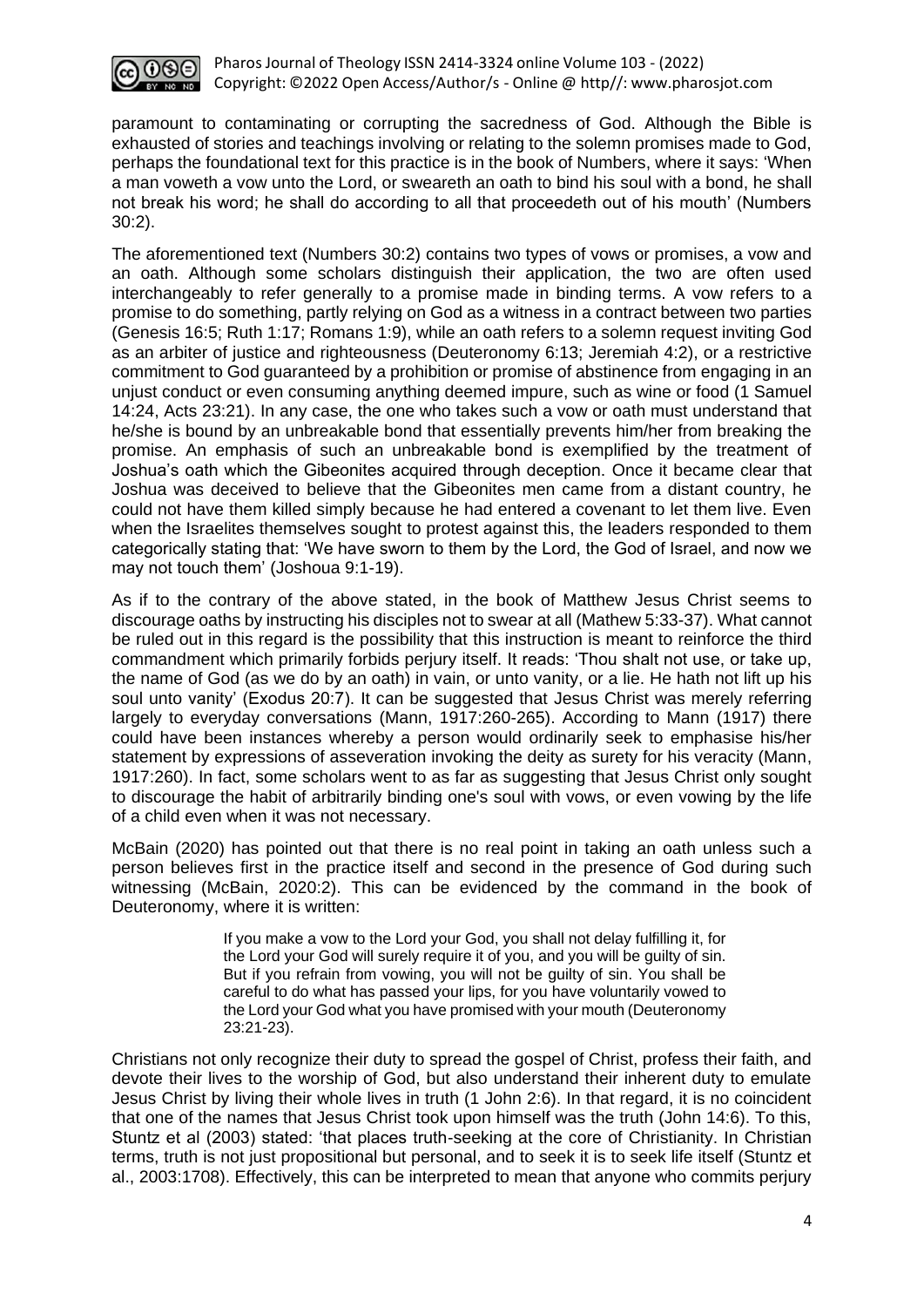

violates the core principle of Christianity, or better yet, anyone who violates truth as the core principle of Christianity is as good as guilty of perjury. In fact, as recorded in the New Testament books, Jesus himself alluded to the fact that obedience to the prohibition of falsehood contained in the Ten Commandments was a prerequisite for the eternal life of any Christian (Matthew 19:18; Mark 10:19; Luke 18:20). In other words, Christians must live lives virtuous enough to be immune or exempt from charges of perjury.

That being said, if the words are to be taken as oaths, then it is equally possible, considering that oaths are unfortunate or can result in unfortunate circumstances (Brant, 1997:3-19), Jesus Christ said so on the premise that the tenets of the Christian community preclude the need for oaths. In other words, being a Christian is enough to suggest that such a believer is sincere enough never to lie or deceive others, hence theirs should only be yes or no. Mann (1917) recited several scholars who substantiated this through stating that: 'Jesus' attack was not directed against oaths rendered by a court of justice, but against unnecessary swearing in ordinary speech (Mann, 1917:261). Therefore, it can be argued that from a biblical perspective, the one who takes an oath must first understand that it is binding and place the responsibility or obligation of telling the truth on their shoulders. Perhaps it is best to adhere strictly to the teaching of Jesus Christ in this regard, regardless of where testimony is required, whether in court or in religious settings. That is, if one does not want to fulfil such an obligation, it is best not to swear at all, otherwise the name of God will be misused and even the credibility of the courts will be insulted.

# **Oath Taking**

The literature, including the excellent work of scholars such as Diagboya (2021), Farid (2005), Wilson (1948), Silving (1959), and possibly many others, has produced revealing details that illustrate the varied but related application of these practices. However, it is safe to mention that these two mechanisms are equally important in encouraging the witness to speak only the truth during testimony presentation.

Whenever a witness, accused or participant in any judicial proceeding is required to testify before the appropriate arbitrator, whether in court, a commission of inquiry or a legally binding platform, the taking of an oath or solemn affirmation is a procedural requirement to formally ensure credibility or trustworthiness both of the desired testimony as well as of the one who testifies. Similarly, affidavits are a written declaration made under oath and the contents of such statements are covered by the oath (Silving, 1959:1527; Tidwell, 1983:44). Given that the practice of taking the oath has its origins in the religious environment, Azuelos-Atias (2016) correctly acknowledged that the orientation of 'before the court' can be equated to 'before the Lord' (Azuelos-Atias, 2016:694). Perhaps this view can also be explained by underlining the authority accorded to judges of higher courts, since, similar to ecclesiastical authorities like bishops and priests, they are usually addressed with titles such as 'your honour', 'your worship', etc. (Bisson, 1995:743-759; Ozyumenko, 2020:137).

The difference between the option to take an oath and the option of solemn affirmation relates to whether the witness prefers to commit him/herself religiously by taking the oath or nonreligiously by affirming the truthfulness of the testimony. In other words, the oath taking practice is about a vow taken in the presence of divine authority as a testament to the truthfulness of the testimony, which is why it is usually accompanied by evidentiary act of uplifting the right hand while placing on a Bible, Quran, or similar religious text relevant to the witness. The solemn affirmation, on the other hand, is a formal declaration of honour or a selfless commitment by a witness to make a credible testimony, in both cases the witnesses are made aware that the act of lying intentionally under oath or affirmation concerning any detail material to such proceeding is considered crime against justice or constitute criminal offence so to speak (Tidwell, 1983:44).

In relation to the recent case of Mrs Bathabile Dlamini, perhaps there is what one can call double perjury in relation to oath taking. As the next sections will demonstrate, primarily upon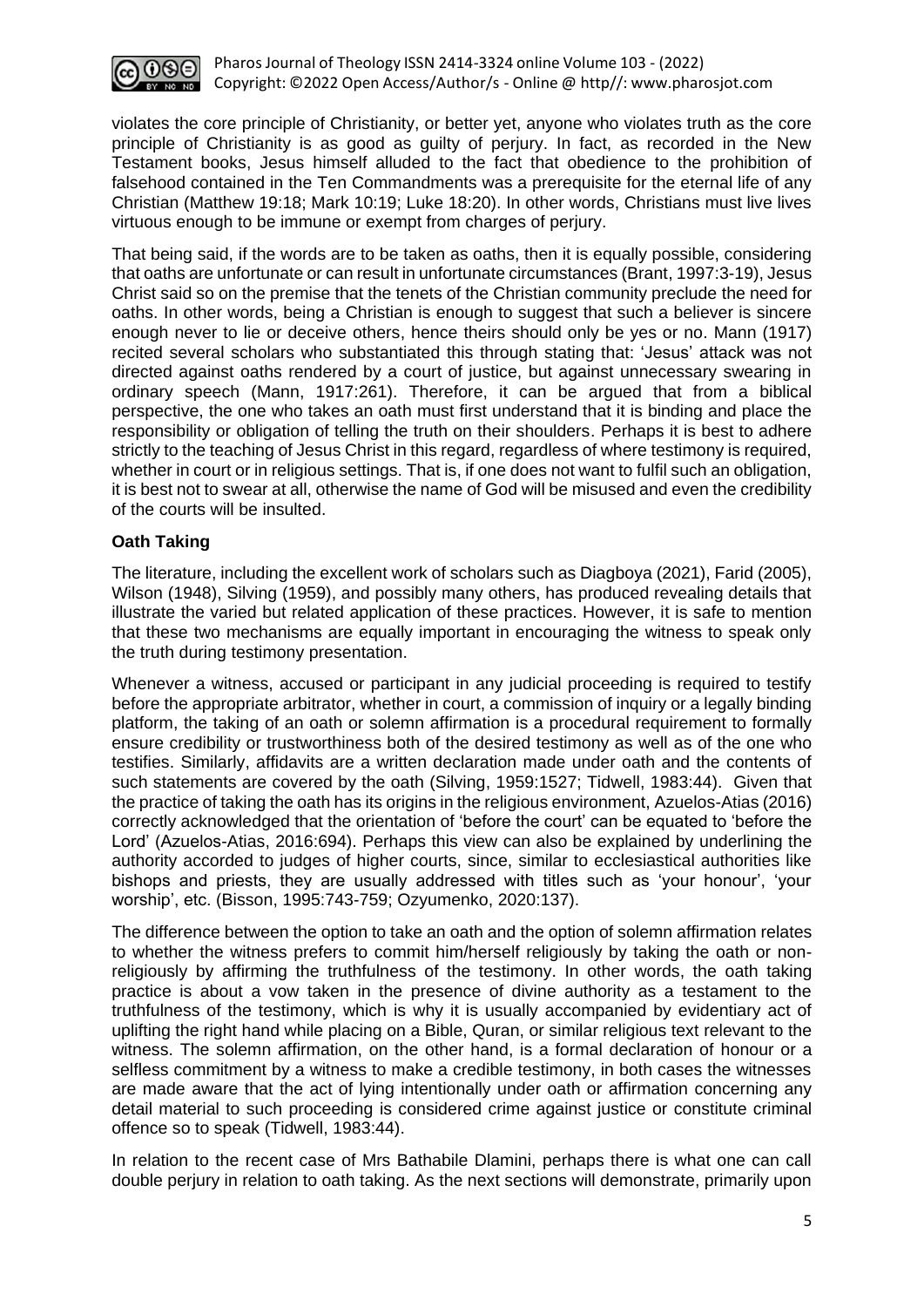

occupying the public office as minister of Social Development, she was sworn in or made to swear an oath to preserve, protect and defend the Constitution of South Africa. This means she effectively remained under oath for as long as she occupied such an important office. Actually, this corresponds with Tidwell (1988) who equally argued that when a person is placed under oath by a party having legal authority to do so, any violation or corruption of such oath would arguably constitute perjury on its own (Tidwell, 1988:45). This means that anyone who takes an oath undertakes to act only in accordance with what the oath requires of them until they are formally released from the obligation that come with such an oath. Subsequently, when Ms. Bathabile Dlamini appeared before both the Constitutional Court and the constitutionally mandated inquiry into SASSA, she testified under oath through affidavits, promising not to tell anything but the truth. While the two overlap in one way or another, they are not necessarily related and accordingly could be viewed as double perjury, so to speak. However, this could potentially be a separate study for a different area, the focus of this section is simply to underline the two separate yet related instances where she was found to have lied under oath.

# **Lying under Oath**

The next two sections attempts to briefly discuss two instances encompassing the manner in which Ms. Bathabile Dlamini initially dishonoured her oath of office and explicitly lied under oath at various but corresponding judicial proceedings.

# *First instance*

Former Social Development Minister Ms Bathabile Olive Dlamini was born in Nquthu (a town in Umzinyathi district of KwaZulu-Natal province) and grew up in Nkandla, a town in uThungulu district in KwaZulu-Natal, also a home to the illustrious Private residence of the former fourth president (2009-2018) of democratic South Africa, Jacob Gedleyihlekisa Zuma. Despite her exhaustive list of positions she held within the ANC structures and the ANCWL in particular, Bathabile Dlamini became the Deputy Minister for Social Development from May 11, 2009 to October 31, 2010 and was appointed Minister of the same Department from November 01, 2010 to February 27, 2018.

In her capacity as Minister of Social Development, Bathabile Dlamini was charged with the responsibility to oversee what was then the government's plan to take over the payment of social grants by March 31, 2017 which was the date wherein the five year controversial contract involving the Social Security Agency (SASSA) which then fell under the ministry of Social Development and the Cash Paymaster Services (CPS) company as the agency's contracted distributor of grants to South Africans was due to expire (Du Toit, 2017). Public records are deplete with stories of controversy surrounding the nature of this contract (Du Toit, 2017; Karrim, 2020; Khumalo, 2019). What is important to mention here, is that ultimately the contract with CPS was renewed for another two years and consequently the mishandling or lack thereof this plan led to a situation whereby there was an impending concern that the welfare of about 15 million beneficiaries that could be faced with nonpayment as of April 01, 2017 or worse, be left in the hands of fraudulent financial service companies (Du Toit, 2017; PMG, 2017). This was surprising given the fact that Bathabile Dlamini had assured the public that this situation will not affect the distribution to payment of their grants (Ferreira, 2017; Ridge Times 2017). This led to her being criticised for the whole saga, her lack of action and incompetency to prioritize the livelihoods of beneficiaries.

More than anything, what made the circumstances leading up to this whole saga to appear complicated and bizarre is the fact that despite the reality that already on August 28, 2012 the North Gauteng High Court Judge, Elias Matojane had declared the aforementioned contract unlawful and further stating categorically that: 'the procedurally unfair conduct of SASSA is inconsistent with the constitution and is invalid in terms of section 172 (1)(a) of the Constitution (News24, 2013; Motojane, 2012:31). Similarly, the Constitutional Court of South Africa later on April 17, 2014 unanimously declared the contract to be constitutionally invalid and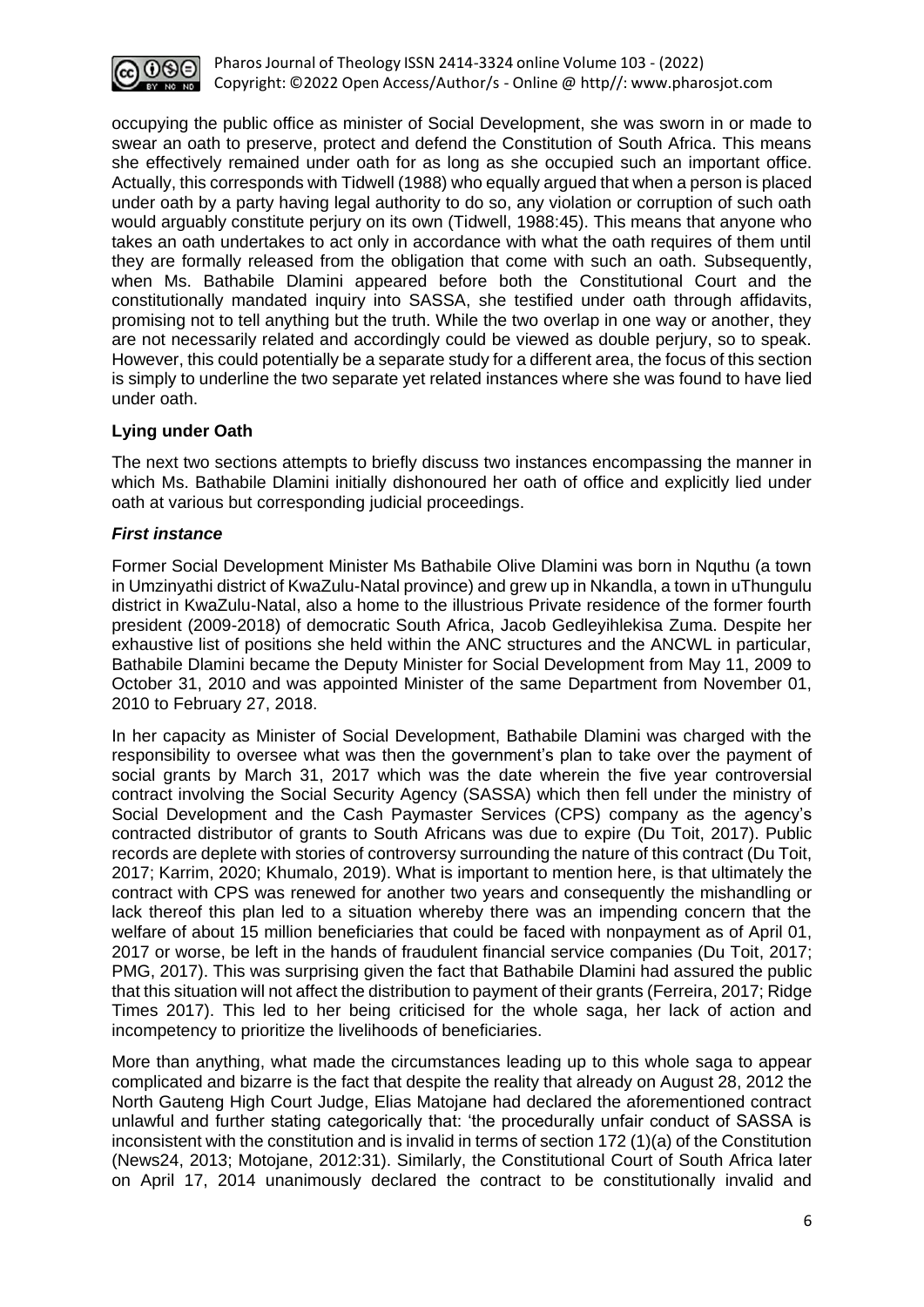

subsequently ordering that Sassa should initiate a new process for the payment of social grants (Concourt, 2015:1-10; Froneman, 2014:34-35). Other than the fact that this whole saga threatened the social security of mainly poor beneficiaries of social grants, all facts and factors in this scenario when taken collectively, establish the existence of perjury in consideration of the fact that this happened while Ms Bathabile Dlamini was still sworn in as a minister of Social Development. This may seem far-fetched and complex at the same time, but if it is accepted that perjury refers to committing falsehood under oath, deviation from the commitment of oath or any act demeaning the oath commitment, then the logic will follow that her conduct was inconsistent with their oath of office, and thus constitute perjury. Indeed, this compares well with what the Constitutional Court has said regarding the behaviour of former President Jacob Zuma on March 31, 2016 wherein it was established that he had broken his oath of office (Ferreira, 2016). The precise words of the former Chief justice of South Africa on that day where: 'President's failure to comply with the remedial action taken against him by the Public Protector is inconsistent with his obligations to uphold, defend and respect the Constitution as the supreme law of the Republic' (Mogoeng, 2016:50-51). Be that as it may, even if this definition of perjury is not accepted, the test of this section is to show a tendency to disregard or subvert the oath either through words or behaviour.

Once a public figure publicly subverts the oath of office in one way or another, this indicates a propensity to subvert it even in court. The Constitutional Court then ruled that she had acted negligently on her oath of office by failing to monitor the payment of social grants entrusted to her office. It also said she would have to personally pay for some of the litigation charges resulting from the SASSA crisis (Zulu, 2022). On 02 August 2017 the constitutional court ordered that a section 38 inquiry in terms of the Superior Courts Act be held into the conduct of Ms Bathabile Dlamini. It appointed retired Judge, Bernard M. Ngoepe to chair a narrow inquiry that will seek to determine her role in the Sassa social grants scandal, whether or not she should be held personally responsible for the whole saga and even the details regarding evidence that she had set-up operations at the cost of R11-million, which undermined effectively the work of both SASSA and the department of Social Development, and even why she had not disclosed such information to the court (Bornman, 2018; Saba, 2018).

## *Second instance*

The much-anticipated inquiry then began on January 22, 2018<sup>1</sup>, when Ms. Bathabile Dlamini agreed to testify under oath in affidavits and was repeatedly reminded throughout the proceedings that she was testifying under oath<sup>2</sup> (Chabalala, 2021; De Vos 2018; Mabuza, 2022). According to Thamm (2018): 'For the first time, a political head was cross-examined in a public forum in an attempt to determine her personal culpability in a matter that almost plunged the country into a crisis in March 2017'. However, as indicated in Judge Bernard Ngoepe's report to the Constitutional Court, even though Ms Dlamini has a moderately good command of English, she was allowed to testify in her mother tongue (isiZulu) (Ngoepe, 2018:8), during the hearing she answered key questions with blanket I don't know/remember, I don't see it that way or at times even answered questions by asking questions, in other words, the judge believed that she was evasive rather than honest as she gave unnecessary replies to distract the forum from its mission and even render it inoperable (Denglinger, 2018; Ngoepe, 2018:9), so much that Judge Ngoepe had to reprimand her saying: 'You obviously have the right to answer questions the way you want, If they want information from you, let them get it from you. Don't over-volunteer information' (De Wet, 2018).

Above all, the report found that Ms Bathabile Dlamini was hiding her wrongdoing by blaming innocent public officials as an easy cover-up. More broadly, she sought to give an impression that she was all along not aware of the looming crisis while in fact she contributed greatly to its existence to start with. In support of the letter that SASSA's then Chief Executive Officer

<sup>1</sup> <https://www.youtube.com/watch?v=ucGiRN0uUPE&t=144s>

<sup>2</sup> [https://www.youtube.com/results?search\\_query=Bathabile+dlamini+23+january+2018](https://www.youtube.com/results?search_query=Bathabile+dlamini+23+january+2018)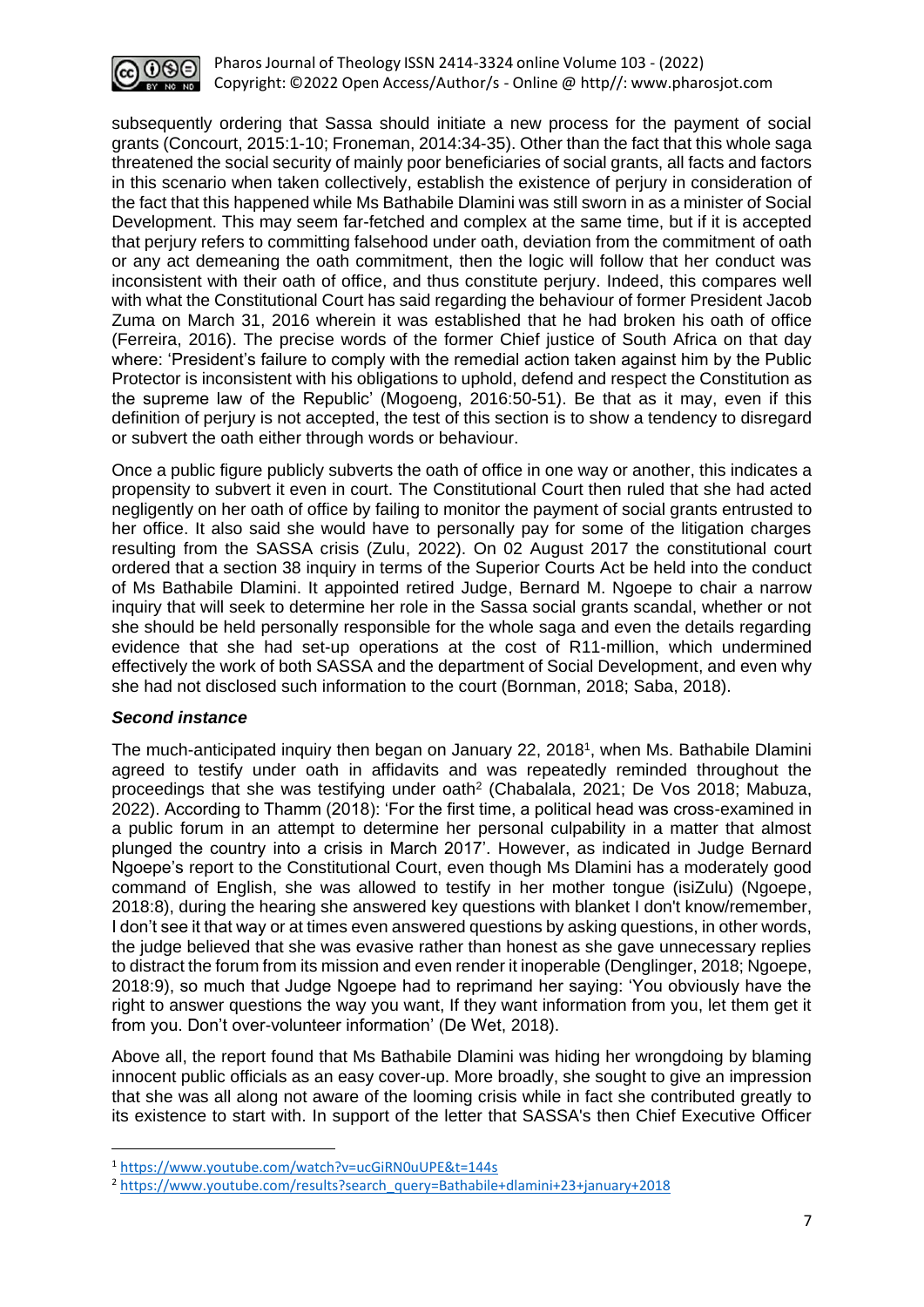

(CEO), Mr. Thokozani Magwaza, sent to the Constitutional Court on April 3, 2017, he and Zane Dangor, former Director General of the Department of Social Development, testified at the inquest, that Ms Bathabile Dlamini had initiated the day-to-day work-stream team that reported directly to her in relation to the project towards meeting the constitutional court's deadline of 31 March 2017 to take over payments from CPS, parallel structures which effectively undermining the existing structures of both SASSA and the Department of Social Development (Mabuza, 2022). While she had initially insisted that the work-stream leaders did not report directly to her, she later contradicted herself, saying she was merely kept informed of progress at all times (Postman, 2018; Thamm, 2018).

Eventually, Judge Bernard Ngoepe observed that her testimony left much to be desired since it was clear that she concealed the truth about her role in the matter from the Constitutional Court, only to avoid being held personally responsible for a fraud that resulted in a huge financial loss, and even a devastating crisis that has robbed many poor people in South Africa who depend on welfare payments for their livelihoods. Correspondingly, the Constitutional Court in the end endorsed Judge Ngoepe's findings which indicated that Ms Bathabile Dlamini had concealed the extent of her involvement in the SASSA catastrophe and it charged her with perjury and furthered its judgement along with Judge Ngoepe's report to the The Director of Public Prosecutions (DPP) in the Gauteng Local Division, Advocate Andrew Chauke to determine whether to try or prosecute her for perjury (Mabuza, 2022).

# **Perjury judgement**

On 09 March 2022, the Johannesburg magistrates Court found Ms Bathabile Dlamini guilty of perjury. In its closing arguments, the National Prosecuting Authority (NPA) Deputy of Public Prosecutions, Advocate Jacob Serepo stated before the magistrate that Ms Bathabile Dlamini had taken an oath at the inquiry promising to tell nothing but the truth, he said: 'At the time she confirmed the correctness of the statement, which was unsigned, to be a true reflection of what she was saying. She confirmed this under oath' (Mabuza, 2022). To this end, delivering her judgement on that same day, Magistrate Betty Khumalo stated that the State had proven beyond shadow of doubts that Ms Bathabile Dlamini had lied under oath at the inquiry (Mabuza, 2022). She was then charged with perjury, and on the other hand, the Violation of Section 38 (5)(b) the Superior Courts Act 10 of 2013 (lying under oath).

In addition, after delivering the judgment, the court was further presented with her previous conviction of fraud that was delivered by the Western Cape High Court in 2003, the State's Advocate Matthews Rampyapedi rightly argued that it was absurd enough that Ms Dlamini was once convicted of fraud and now of perjury, both offenses speaking to her dishonesty. On the other hand, her lawyer, Advocate Tshepiso Mphahlele, sought to downplay the nature of the offence by asking the court for leniency towards Ms Bathabile Dlamini, arguing that she survives on a R40,000 pension money from Parliament as a former Member of Parliament (MP) and the monthly salary of R70,000 she receives from the ANC Woman's League, to which he persuasively said: 'Out of this income, she needs to maintain herself, her household ... being a single parent. She is now paying tuition for two daughters who are at university…. Her parents are both still alive and she's responsible for them' (Njilo, 2022).

Finally, Judge Betty Khumalo, however, said it was in the interests of justice for her to consider both arguments and subsequently adjourned the matter to April 1 as the date when she would make a decision on whether Ms Bathabile Dlamini should pay a mere fine or be sentenced to a direct imprisonment. On 01 April 2022, firstly stated that:

> It goes without saying that the accused's previous conviction and the current offence both have an element of dishonesty or misrepresentation. It cannot therefore be completely disregarded. But the court appreciates that 15 years has lapsed since then and that she made it to be a minister despite that previous conviction… When the Constitutional Court was at pains to seek clarity from her, instead of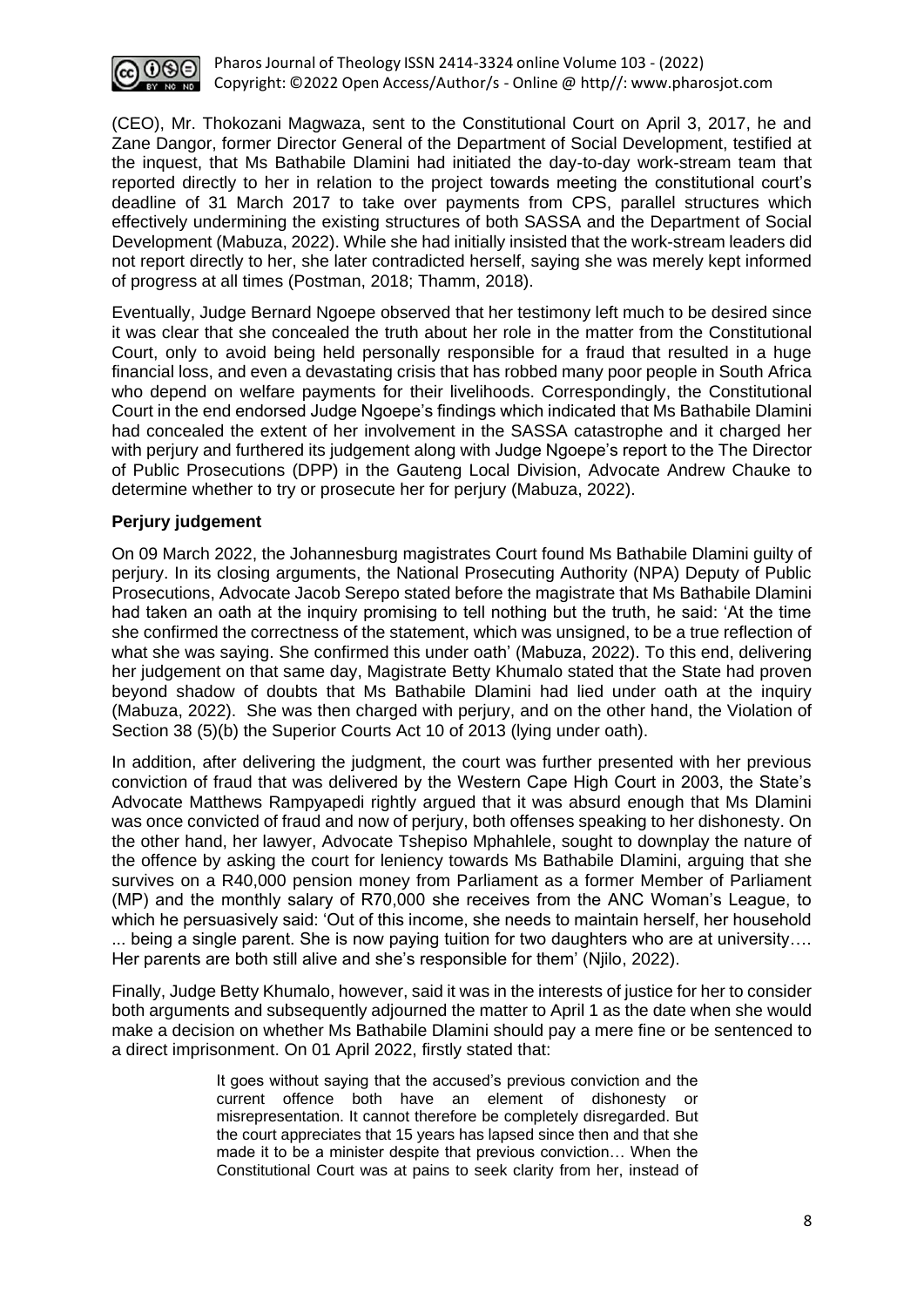

being upfront, she withheld information for fear of exposure, which led to taxpayers' money being utilised for the inquiry and the department's taxpayers' money being used to get out of the quagmire she put it through … She has not shown remorse for her conduct having caused serious impediments to the administration of justice and wasting not only taxpayers' money but the time which it took to unravel all these (Feketha, 2022).

Contrary to the gravity of this case as even acknowledged by Judge Betty Khumalo, or perhaps as expected by most South Africans, who seem to have lost confidence in the justice system, particularly when it comes to political leaders, Magistrate Betty Khumalo merely slapped Ms Bathabile Dlamini with the option of four years in prison or a R200,000 fine, with half of the sentence suspended for five years. In other words, she could choose to either spend 30 months in prison or pay a fine of R100, 000.

Understandably, this sentencing was quite disappointing for most South Africans, who were shocked by the leniency of the verdict and even attempted to criticize it, outlining the obvious injustice of the justice system by comparing it to that of the 31-year-old Walter Sisulu University student, Sibongile Mani, who has been sentenced to five years in prison by East London Regional Court after being found guilty of theft for spending over R800,000 out of R14 million which in June 2017 the Intellimali (service provide to the National Student Financial Aid Scheme –NSFAS) mistakenly paid into her student account instead of R1,400 which was due to her (Dayimani, 2022; Qukula, 2022; Reynolds, 2022).

Contrary to the above stated mood, for Ms Bathabile Dlamini and her supporters, the news that she could merely pay what can be covered by her one month income to avoid imprisonment was surely a gospel to their ears. This was evidenced by the fact that after the sentence was delivered, her supporters consisting largely by women dressed in ANC regalia, were seen rejoicing in relief outside the Johannesburg Magistrate's Court upon hearing that she had conveniently selected to pay a fine of R100, 000. In fact, Feketha (2022) observed that: 'Some of her supporters in ANC regalia wept and hugged each other in the court gallery after Khumalo imposed the sentence'. Her supporters included some senior political leaders such as suspended ANC Secretary General, Ace Magashule and former North West province Premier, Supra Mahumapelo, who is quoted as addressing the crowd happily saying: 'Today was the time for the sun to set on her. It was supposed to be a day of sadness. Some wanted her to go to prison' (Feketha, 2022; Sefuralo, 2022).

Consequently, it cannot be denied that what has been implied above in relation to the behaviours of the former President of South Africa, Mr Jacob Zuma, the former Home Affairs Minister, Mr Malusi Gigaba and analogously to the behaviour of Ms Bathabile Dlamini during her tenure as Minister for Social Development, her behaviour before various courts, the leniency of her judgment and also the reaction of her supporters, taken together are clear indications that the South African political space is populated by overconfident politicians who neither respect the importance of the tradition of taking the oath nor fear being accused of perjury, which makes it easy for them to lie under oath. Furthermore, this behaviour is destructive enough to turn the authenticity of God into a dead authoritarian concept set to be deserted by generations to come.

To that end, the penultimate section attempts to explain in simple terms how wrong it is for a country like South Africa to indulge in perjury, and even highlights the ill effects or bad precedents that such behaviour may have for the future of the nation. Above all, it will show how harmful this behaviour is for religious communities, especially Christians, who, in accordance with their Christian values and teachings, should at all costs avoid perjury.

## **Perjury and its penance**

In light of the above discussions, it is clear that the very process of a trial is unambiguously designed to establish truth through the process of inquiry or examination of facts. However, if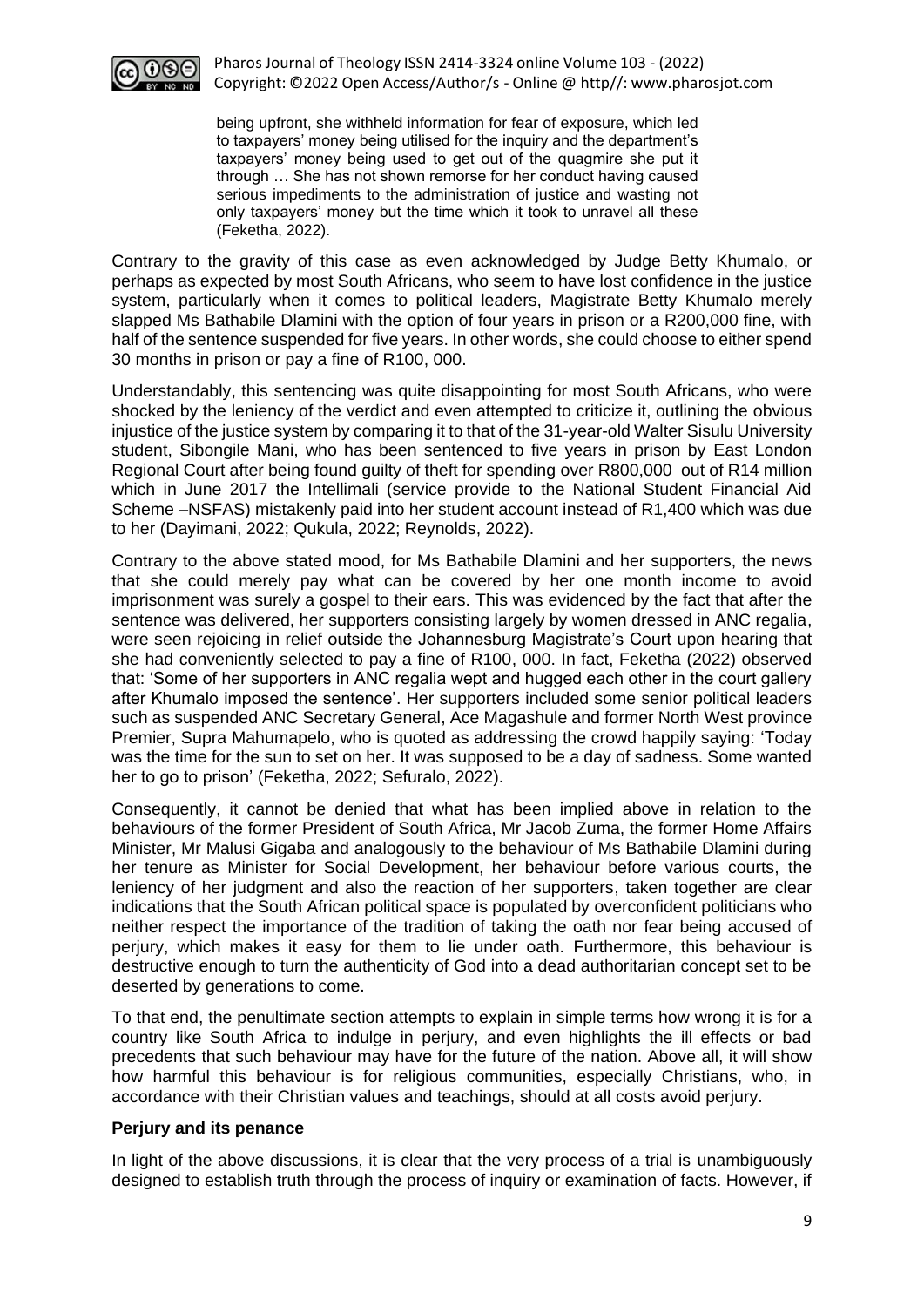

those who are required to testify choose to lie despite the sworn statement, then they are guilty of perjury, since they have defiled the sanctity of the deity and violated the credibility of the court itself. According to McBain (2019), for the ancient Babylonian, Roman, Biblical, and Anglo-Saxon societies, anyone who dared to break their oath was often treated as a person of ill repute and was considered to be an outcast not worthy of enjoying the trust of the general public (McBain, 2019:3). According to Greenberg (1957), an oath itself is not only expressed to constitute or invoke the deity to witness the veracity or the authenticity of the testimony, but is expressed primarily with the intention of inducing punishment should the swearer testify falsely (Greenberg, 1975:34). In other words, more than the worth of the testimony or its validation, the primary purpose of an oath is, as it were, to summon divine punishment in the event of false testimony. This is consistent with the understanding of Azuelos-Atias (2016), which suggests that in the event of false testimony, the witness is held accountable to both the human court and the deity or God Himself (Azuelos-Atias, 2016:686).

Therefore, in any society where the custom of oath is practiced, it is important to ensure that the punishment of perjury is severe enough to discourage the members of such a society from lying before a human court first and even the holiness of God. As if to suggest a harsher penalty for perjury, Azuelos-Atias (2016) underlined that God, as the divine authority mentioned in the oath, can inflict harm on the oath taker in the form of disability, pain or even death, once the witness chooses to deviate from what was promised during the taking of the oath. This is further supported by the assumption that whoever commits this offense is not only guilty of lying to human beings, but such a person is guilty of violating the third commandment, as stipulated in Exodus 20:7 and Deuteronomy 5:11 that: 'the Lord will not acquit anyone who misuses his name' (Azeulos-Atias, 2016:691).

As scholars such as Orfield (1992) have noted, perjury is viewed by members of society as the primary factor limiting the restrictive effect of both the rule of law and the judicial system on offenders (Orfield, 1992:98). More than this, the problem of perjury can be further exacerbated by a lenient sentence or punishment that society considers too lenient compared to other punishments. Consistent with this view, Harris (1996) mentioned that the way perjury is handled says a lot about societal understanding of false testimony and the way in which it undermines the justice system, one may perhaps include religious values in the same equation. While it is good that perjury is treated as a criminal offense, there appear to be no specific retribution criteria, and once charges are brought before a judge, such a judge has a limited discretion to determine the penalty contained within the limits of up to five years or a mere fine to be paid by a guilty party. This approach becomes problematic in a situation where the conduct of an individual has resulted in a loss of huge amount of money and resources, which otherwise are meant to benefit the greater part of the society, as is the case with Mrs Bathabile Dlamini. Such a case has to be approached in a different way which takes into consideration the damage incurred by other parties in the process. In other words, any conviction for perjury must be case specific and reflect the harm caused by the guilty party's conduct in a society.

In a country like South Africa, where leaders holding public office become instant millionaires through corrupt means (Myburgh, 2019; Onishi & Gebrekidan, 2018), R100,000, or even R200,000 at most, is in itself an insult to the sanctity of God's name and a complete disgrace to the judicial system. For this reason, the lenient maximum sentence of five years or a mere fine may no longer be a valid choice, especially when it comes to top politicians in high public offices.

Additionally, the problem of perjury has an overall negative impact on religious endeavours, particularly Christianity as the moral voice in a society that seeks to encourage people to live out their highest beliefs and principles. For the same reason, it damages the due process of the law itself and even undermines efforts to maintain social order in a country like South Africa. In other words, the crime of perjury is the reverse of truth which paradoxically is the objective of both judicial system and Christianity (Harris, 1996:1755). All in all, it is the view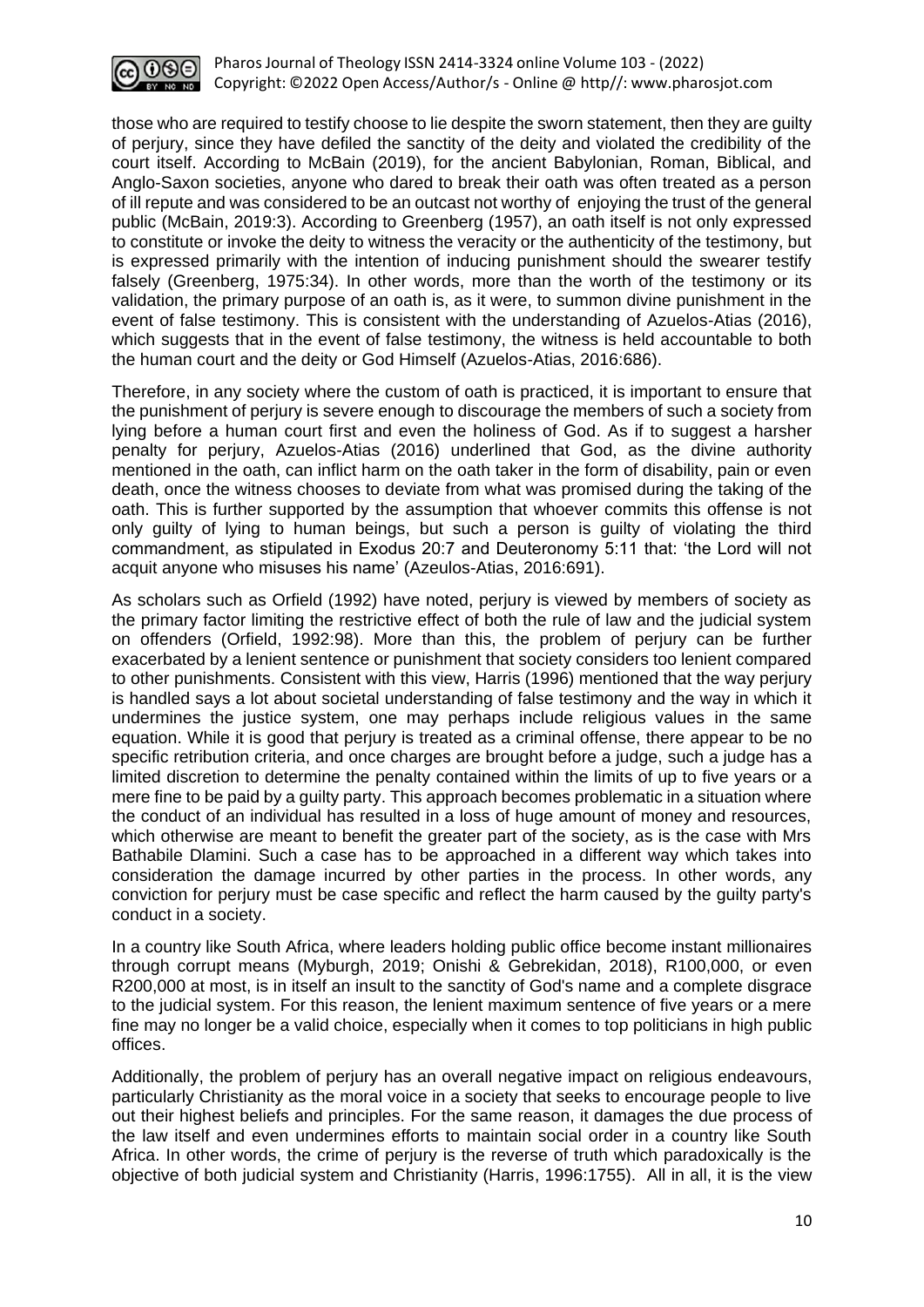

of this paper that the way to overcome the potentially dire effects of this problem is to bar those who readily perjure themselves from public office. In the absence of such a harsher penalty for perjury to mitigate its impact on society, people like Ms. Bathabile Dlamini will continue their wrongdoing, knowing they have enough money to buy off penalties. Even more detrimentally, in a country like South Africa where ordinary people are expected to declare truthfulness of their statements through affidavits on a daily basis for various purposes, any imaginable failure to castigate perjury by harsh penalties, particularly when committed by public figures, will surely lead to a societal moral catastrophe.

Accordingly, the plea of this paper is that legal forums and legislators need to reconsider the perjury conviction in a way that gives judges more unconstrained leeway to decide on an appropriate sentencing that is proportional to the harm caused by the guilty party. As rightly noted in Harris (1996), countries such as the United States of America (USA) have introduced guidelines that allow judges to fortify convictions for perjury by upholding the crime originally charged along with perjury as an obstruction of justice. He goes even further and discusses other mechanisms for curbing the contagion of perjury. These mechanisms include the imposition of multiple charges of perjury and penalties for each false testimony regarding various facts, the enactment of codes of conduct that prohibit attorneys from testifying under perjury, and even forcing attorneys to report each other on suspicion of perjury (Harris, 1996:1760-1766). In fact, these views seem to support what both Muscat (1976) and Titus (2018) had said when discussing the legal profession in light of the law of Christ from the perspective of Christian theologians, particularly in relation to the duty of lawyers to disclose perjury. Muscat recited the view contained in the Canons of Professional Ethics adopted by the then Association of the Bar of the City of New York, which stated: 'The announced intention of a client to commit a (perjury) crime is not included within the confidence which the lawyer is bound to respect' (Muscat, 1976:65; Titus, 2018:14-20). In the case of Ms Bathabile Dlamini, this would essentially mean that she would be found guilty and sentenced for every wrongdoing committed while under oath of office and even for any concealment or false testimony presented before the courts of law. At the same time, their attorneys would face professional disciplinary action for their failure to protect the courts from perjury. Consequently, it is important that the conviction for perjury should, firstly, reflect differences in the seriousness of the crime giving rise to the perjury and, secondly, take into account the public standing of the perpetrator in relation to the extent of his or her influence in society. In summary, the crime of perjury must have different degrees of punishment and ramifications.

## **Conclusion**

Accordingly, this paper highlighted the impact of perjury on both the religious and judicial integrity in a country like South Africa by concentrating upon several instances whereby the former Minister of Social Development, Ms Bathabile Dlamini was found by the courts of law to have committed lied under oath. It consequently argued that in order for ordinary South Africans to revere this sacred religious rite, punishment for perjury should reflect, first, differences in the seriousness of the offense that gave rise to perjury, and second, the offender's public position regarding the extent of its impact on society. This was accomplished by first giving the comprehensive meaning of the oath, providing biblical perspectives on the oath, delineating several instances whereby Ms. Bathabile Dlamini had violated her oath, and finally focusing on perjury and its penance.

The idea of leaders in public office deviating from their oath of office, or worse, lying under oath in court, remains difficult for the people of South Africa to accept, but seems undeniably enduring given the lenient penalties for those found guilty. The oath alone does not testify to the truth of the testimony, but obliges a witness to tell the truth; any departure from such an obligation by the oath taker, whether by altering or concealing truths, amounts to perjury. Perjury is a criminal offense denoting to the act of knowingly lying or making proven false statements about a material matter under oath or affirmations in court or in affidavits. A criminal act, it is not sufficient for the statement to be false to also be considered perjury; it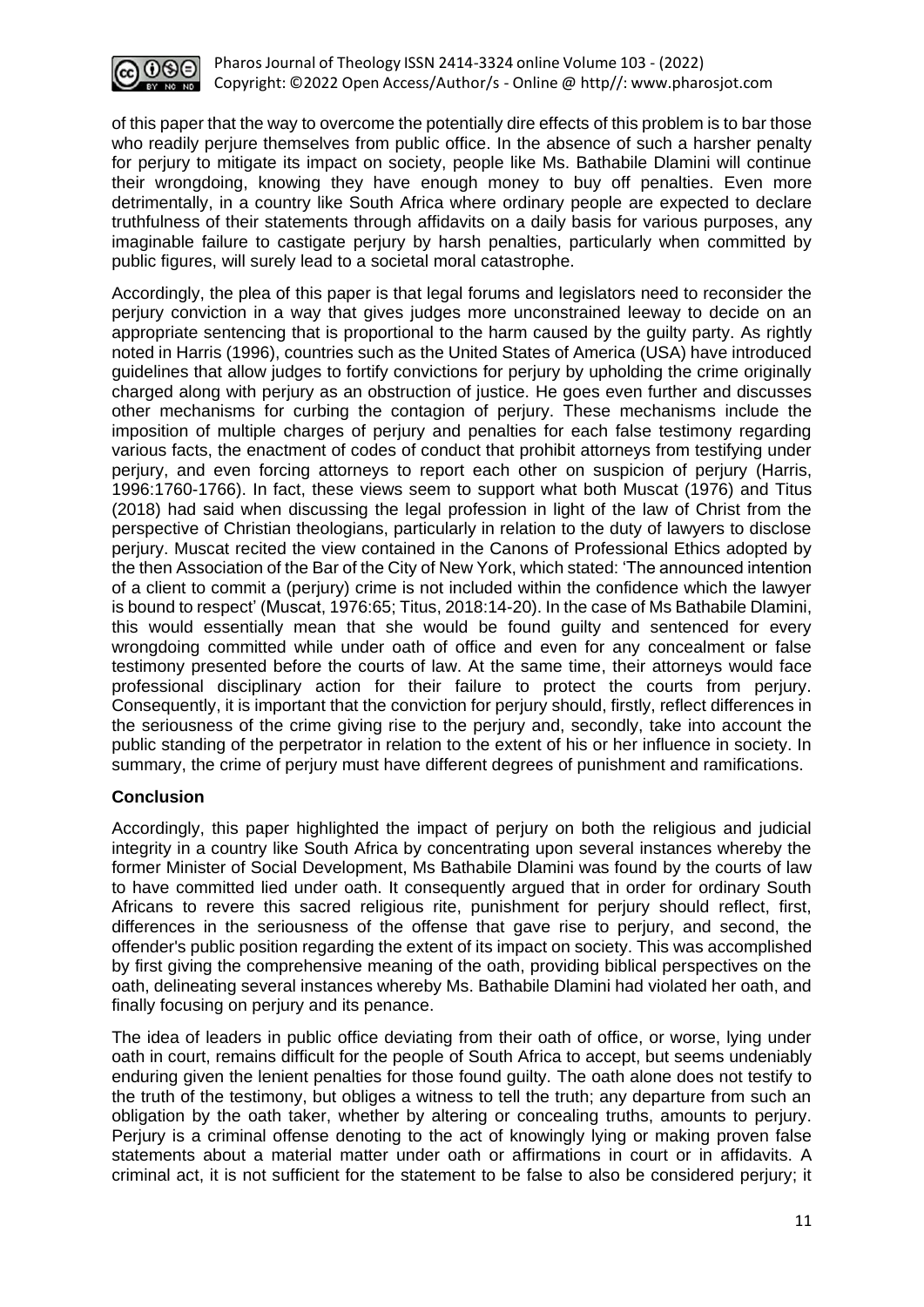

must be regarding a material fact—a fact relevant to the case. Those who intentionally give false testimony, especially in the form of perjury, should be sanctioned and excluded from giving evidence in court. It is bad enough for a high-ranking official to engage in conduct that violates his oath of office, but it becomes an open insult to religious ethics when the same official consciously chooses to lie under oath. It is therefore important that, on the one hand, religious communities, especially Christianity, strengthen its teachings on taking an oath and the critical importance thereof. On the other hand, it is important for the courts to increase the punishment of perjurers, especially when these individuals hold public office and should be exemplary role-models for all of us.

# **References**

Azuelos-Atias, S. (2016). The use of the biblical oath and its development. *International Journal for the Semiotics of Law - Revue internationale de Sémiotique juridique*, 29(3), 685– 707.

Bisson, T. N. (1995) "Medieval Lordship," *Speculum*, 70(4), 743–759.

Bornman, J. (2018). *Dlamini: Nothing 'sinister' about controversial 'work streams'*. [online] Citypress. Available at: [https://www.news24.com/citypress/news/dlamini-nothing-sinister](https://www.news24.com/citypress/news/dlamini-nothing-sinister-about-controversial-work-streams-20180122)[about-controversial-work-streams-20180122](https://www.news24.com/citypress/news/dlamini-nothing-sinister-about-controversial-work-streams-20180122) [Accessed 14 Apr. 2022].

Brant, J.-A.A. (1997). Infelicitous Oaths in the Gospel of Matthew. *Journal for the Study of the New Testament*, 19(63), 3–20.

Bursell, R. (2015). The Clerical Oath of Allegiance. *Ecclesiastical Law Journal*, 17(3), 295– 305.

Chabalala, J. (2021). *Former minister Bathabile Dlamini to be prosecuted for perjury*. [online] News24. Available at: [https://www.news24.com/news24/southafrica/news/former-minister](https://www.news24.com/news24/southafrica/news/former-minister-bathabile-dlamini-to-be-prosecuted-for-perjury-20210824)[bathabile-dlamini-to-be-prosecuted-for-perjury-20210824](https://www.news24.com/news24/southafrica/news/former-minister-bathabile-dlamini-to-be-prosecuted-for-perjury-20210824) [Accessed 15 Apr. 2022].

Claymore, E. (2016). *Zuma 'lied under oath' to prevent the state capture report from being released. DA*. [online] Available at: [https://www.thesouthafrican.com/news/zuma-lied-under](https://www.thesouthafrican.com/news/zuma-lied-under-oath-to-prevent-the-state-capture-report-from-being-released-da/)[oath-to-prevent-the-state-capture-report-from-being-released-da/](https://www.thesouthafrican.com/news/zuma-lied-under-oath-to-prevent-the-state-capture-report-from-being-released-da/) [Accessed 15 Apr. 2022].

CONCOURT, RSA. (2015). *AllPay Consolidated Investment Holdings (Pty) Ltd and Others v Chief Executive Officer of the South African Social Security Agency and Others [2015] ZACC 7* [online] Available at: <http://www.saflii.org/za/cases/ZACC/2015/7.pdf>[Accessed 6 Apr. 2022].

Dayimani, M. (2022). *Sibongile Mani sentenced to 5 years' imprisonment for theft of NSFAS*  funds. **Example 1** [online] **News24.** Available at: [https://www.news24.com/news24/southafrica/news/breaking-sibongile-mani-sentenced-to-5](https://www.news24.com/news24/southafrica/news/breaking-sibongile-mani-sentenced-to-5-years-imprisonment-for-theft-of-nsfas-funds-20220330) [years-imprisonment-for-theft-of-nsfas-funds-20220330](https://www.news24.com/news24/southafrica/news/breaking-sibongile-mani-sentenced-to-5-years-imprisonment-for-theft-of-nsfas-funds-20220330) [Accessed 15 Apr. 2022].

De Vos, P. (2018). ConCourt rules that Bathabile Dlamini misled the court: Will President Ramaphosa fire her (as well as Malusi Gigaba)? [online] Daily Maverick. Available at: [https://www.dailymaverick.co.za/opinionista/2018-09-27-concourt-rules-that-bathabile](https://www.dailymaverick.co.za/opinionista/2018-09-27-concourt-rules-that-bathabile-dlamini-misled-the-court-will-president-ramaphosa-fire-her-as-well-as-malusi-gigaba/)[dlamini-misled-the-court-will-president-ramaphosa-fire-her-as-well-as-malusi-gigaba/](https://www.dailymaverick.co.za/opinionista/2018-09-27-concourt-rules-that-bathabile-dlamini-misled-the-court-will-president-ramaphosa-fire-her-as-well-as-malusi-gigaba/)  [Accessed 15 Apr. 2022].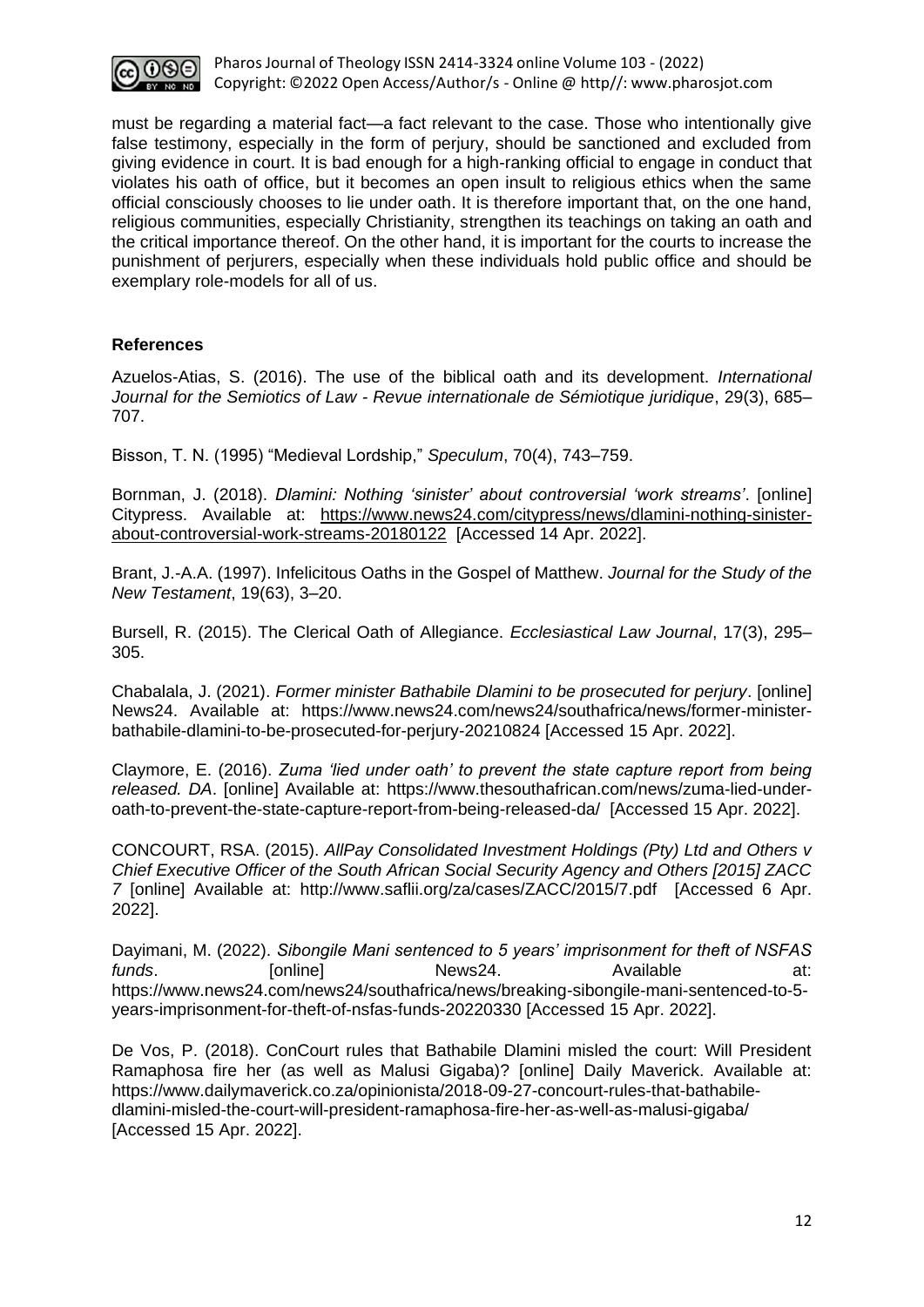

De Wet, P. (2018). Dlamini 'meandos' around inquiry questions, including her job description. [online] Available at: [https://mg.co.za/article/2018-01-22-dlamini-meandos-around-inquiry](https://mg.co.za/article/2018-01-22-dlamini-meandos-around-inquiry-questions-including-her-job-description/)[questions-including-her-job-description/](https://mg.co.za/article/2018-01-22-dlamini-meandos-around-inquiry-questions-including-her-job-description/) [Accessed 15 Apr. 2022].

Dentlinger, L. (2018). *Inquiry: Argument of 'evasive' Dlamini is unconvincing & should be rejected*. [online] ewn.co.za. Available at: [https://ewn.co.za/2018/05/07/inquiry-argument-of](https://ewn.co.za/2018/05/07/inquiry-argument-of-evasive-dlamini-is-unconvincing-and-should-be-rejected)[evasive-dlamini-is-unconvincing-and-should-be-rejected](https://ewn.co.za/2018/05/07/inquiry-argument-of-evasive-dlamini-is-unconvincing-and-should-be-rejected) [Accessed 14 Apr. 2022].

Diagboya, P. (2021). Oath Taking in Edo: Usages and Misappropriations of the Native Justice System. [online] Available at: https://hal.archives-ouvertes.fr/hal-03313372/document.

Du Toit, A. (2017). *The real risks behind South Africa's social grant payment crisis*. [online] The Conversation. Available at: https://theconversation.com/the-real-risks-behind-southafricas-social-grant-payment-crisis-73224 [Accessed 5 Apr. 2022].

Farid, N. (2005). Oath and Affirmation in the Court: Thoughts on the power of a sworn promise. *New England Law Review* 40(2), 555-562.

Feketha, S. (2022). *Joy for Bathabile Dlamini's supporters as she avoids jail time for perjury*. [online] SowetanLIVE. Available at: [https://www.sowetanlive.co.za/news/south-africa/2022-](https://www.sowetanlive.co.za/news/south-africa/2022-04-01-joy-for-bathabile-dlaminis-supporters-as-she-avoids-jail-time-for-perjury/) [04-01-joy-for-bathabile-dlaminis-supporters-as-she-avoids-jail-time-for-perjury/](https://www.sowetanlive.co.za/news/south-africa/2022-04-01-joy-for-bathabile-dlaminis-supporters-as-she-avoids-jail-time-for-perjury/) [Accessed 15 Apr. 2022].

Ferreira, E. (2016). *Zuma breached his oath of office: Malema*. [online] www.iol.co.za. Available at: [https://www.iol.co.za/news/politics/zuma-breached-his-oath-of-office-malema-](https://www.iol.co.za/news/politics/zuma-breached-his-oath-of-office-malema-2005508)[2005508](https://www.iol.co.za/news/politics/zuma-breached-his-oath-of-office-malema-2005508) [Accessed 7 Apr. 2022].

Ferreira, E. (2017). *Gordhan thrust into fray over new Sassa grant contract*. [online] www.iol.co.za. Available at: [https://www.iol.co.za/news/gordhan-thrust-into-fray-over-new](https://www.iol.co.za/news/gordhan-thrust-into-fray-over-new-sassa-grant-contract-7975565)[sassa-grant-contract-7975565](https://www.iol.co.za/news/gordhan-thrust-into-fray-over-new-sassa-grant-contract-7975565) [Accessed 5 Apr. 2022].

Förster, H. (2017). John 8.17—An Invitation to Perjury? *The Bible Translator*, 68(1), 38–50.

Froneman, J. (2014). *AllPay Consolidated Investments Holdings (Pty) Ltd and Others v Chief Executive Officer of the South African Social Security Agency and Others (No 2). (2014).*  [online] Available at: <http://www.saflii.org/za/cases/ZACC/2014/12.pdf>[Accessed 6 Apr. 2022].

Greenberg, M. (1957). The Hebrew Oath Particle Ḥay/Ḥē. *Journal of Biblical Literature*, 76(1), 34–39.

Harris, L. C. (1996). Perjury Defeats Justice Note. *Wayne Law Review*, 42(3), 1755–1804.

Hulkower, R. (2016). The History of the Hippocratic Oath: Outdated, Inauthentic, and Yet Still Relevant. *Einstein Journal of Biology and Medicine*, 25(1), 41-44.

Hunter, Q. (2019). *'Jacob Zuma lied under oath about instruction to fire Themba Maseko'*. [online] Available at: [https://www.timeslive.co.za/sunday-times/news/2019-07-21-jacob](https://www.timeslive.co.za/sunday-times/news/2019-07-21-jacob-zuma-lied-under-oath-about-instruction-to-fire-themba-maseko/)[zuma-lied-under-oath-about-instruction-to-fire-themba-maseko/](https://www.timeslive.co.za/sunday-times/news/2019-07-21-jacob-zuma-lied-under-oath-about-instruction-to-fire-themba-maseko/) [Accessed 15 Apr. 2022].

Jones, C.P. (1987). Stigma: Tattooing and Branding in Graeco-Roman Antiquity. *Journal of Roman Studies*, 77, 139–155.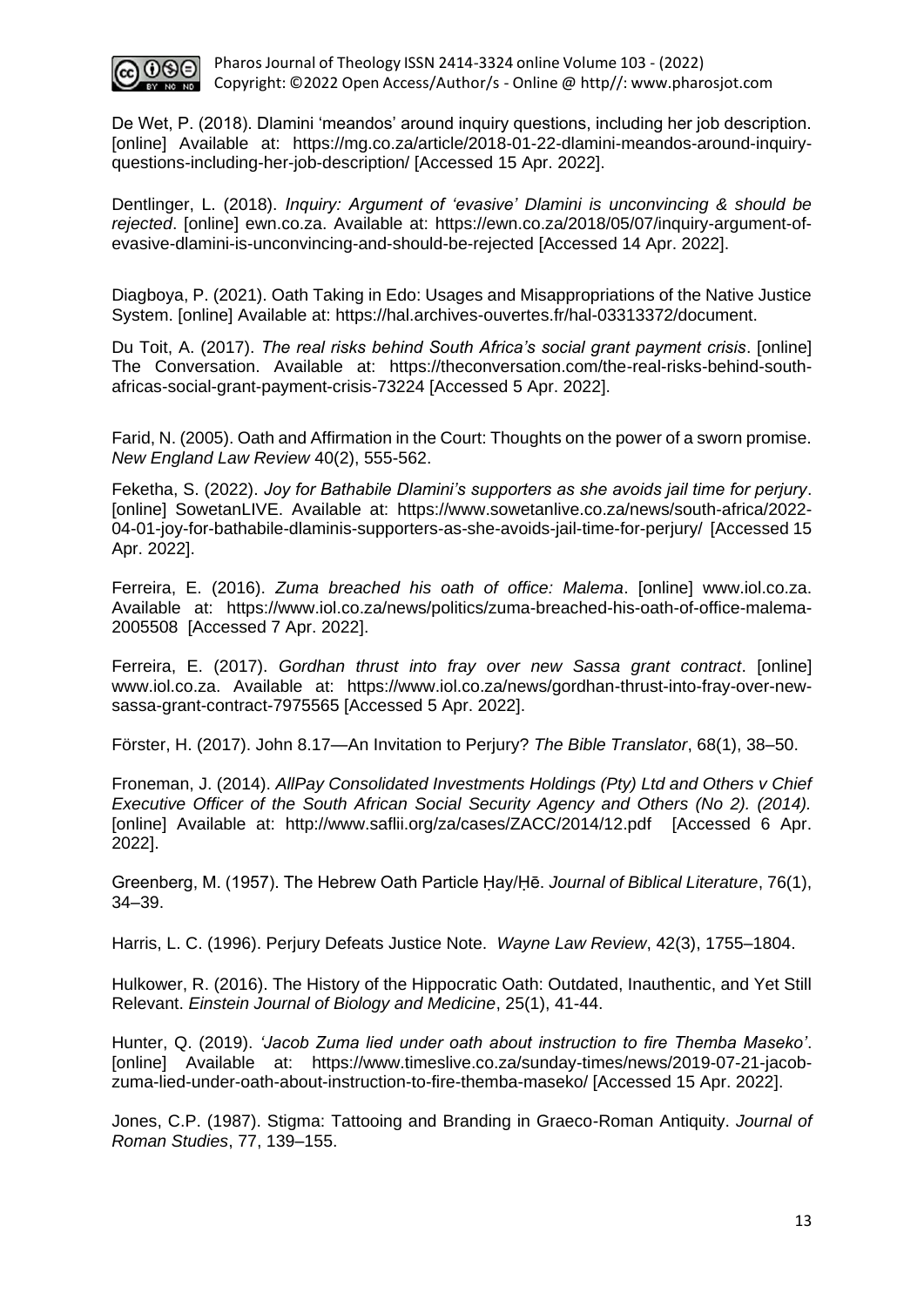

Karrim, A. (2020). *ConCourt orders CPS to pay back R316m to Sassa*. [online] News24. Available at: [https://www.news24.com/news24/southafrica/news/concourt-orders-cps-to-pay](https://www.news24.com/news24/southafrica/news/concourt-orders-cps-to-pay-back-r318m-to-sassa-20200214)[back-r318m-to-sassa-20200214](https://www.news24.com/news24/southafrica/news/concourt-orders-cps-to-pay-back-r318m-to-sassa-20200214) [Accessed 5 Apr. 2022].

Khumalo, K. (2019). *Sassa wins R1.3bn lawsuit against CPS*. [online] www.iol.co.za. Available at: [https://www.iol.co.za/business-report/companies/sassa-wins-r13bn-lawsuit-against-cps-](https://www.iol.co.za/business-report/companies/sassa-wins-r13bn-lawsuit-against-cps-2680721)[2680721](https://www.iol.co.za/business-report/companies/sassa-wins-r13bn-lawsuit-against-cps-2680721) [Accessed 5 Apr. 2022].

Kollmann, N.S. (2006). Marking the Body in Early Modern Judicial Punishment. *Harvard Ukrainian Studies*, [online] 28(1/4), 557–565.

Mabuza, E. (2018). *Malusi Gigaba violated Constitution by lying under oath: Public Protector*. [online] Available at: [https://www.timeslive.co.za/politics/2018-10-31-malusi-gigaba-violated](https://www.timeslive.co.za/politics/2018-10-31-malusi-gigaba-violated-constitution-by-lying-under-oath-public-protector/)[constitution-by-lying-under-oath-public-protector/](https://www.timeslive.co.za/politics/2018-10-31-malusi-gigaba-violated-constitution-by-lying-under-oath-public-protector/) [Accessed 15 Apr. 2022].

Mabuza, E. (2022). State says it has proved Bathabile Dlamini lied under oath. [online] SowetanLIVE. Available at: [https://www.sowetanlive.co.za/news/south-africa/2022-02-09](https://www.sowetanlive.co.za/news/south-africa/2022-02-09-state-says-it-has-proved-bathabile-dlamini-lied-under-oath/) [state-says-it-has-proved-bathabile-dlamini-lied-under-oath/](https://www.sowetanlive.co.za/news/south-africa/2022-02-09-state-says-it-has-proved-bathabile-dlamini-lied-under-oath/) [Accessed 15 Apr. 2022].

Mann, J. (1917). Oaths and Vows in the Synoptic Gospels. *The American Journal of Theology*, 21(2), 260–274.

Masondo, S. (2016). *Constitutional Court's damning judgment: Zuma violated his oath of office*. [online] Citypress. Available at: [https://www.news24.com/citypress/news/constitutional](https://www.news24.com/citypress/news/constitutional-courts-damning-judgment-zuma-violated-his-oath-of-office-20160331)[courts-damning-judgment-zuma-violated-his-oath-of-office-20160331](https://www.news24.com/citypress/news/constitutional-courts-damning-judgment-zuma-violated-his-oath-of-office-20160331) [Accessed 15 Apr. 2022].

McBain, G. (2020). Modernising the Law on Oaths & Affirmations. *International Law Research*, 9(1), 1-55.

Motojane, K.E. (2012). *Allpay Consolidated Investment Holdings (Pty) Ltd and Others v Chief Executive Officer of the South African Social Security Agency and Others (7447/2012) [2012] ZAGPPHC 185 (28 August 2012)*. [online] Available at: <http://www.saflii.org/za/cases/ZAGPPHC/2012/185.html> [Accessed 6 Apr. 2022].

Muscat, C. (1976) *The bar and the bench in the light of Christ's law*, *Edu.mt*. Available at: [https://www.um.edu.mt/library/oar/bitstream/123456789/62349/1/The\\_bar\\_and\\_the\\_bench\\_i](https://www.um.edu.mt/library/oar/bitstream/123456789/62349/1/The_bar_and_the_bench_in_the_light_of_Christs_law_1976.pdf) [n\\_the\\_light\\_of\\_Christs\\_law\\_1976.pdf](https://www.um.edu.mt/library/oar/bitstream/123456789/62349/1/The_bar_and_the_bench_in_the_light_of_Christs_law_1976.pdf) (Accessed: April 16, 2022).

Myburgh, P.L. (2019). *Gangster state: unravelling Ace Magashule's web of capture*. Cape Town: Penguin Books.

Naudé, J. A. (2013). Vow Formulae: Biblical Hebrew, in Geoffrey Khan Shmuel Bolokzy Steven E. Fassberg Gary A. Rendsburg Aaron D. Rubin Ora R. Schwarzwald Tamar Zewi (ed.) Encyclopaedia of Hebrew language and linguistics. Boston: Brill, p. 4.

News24. (2013). *AllPay wins against Net1*. [online] Available at: <https://www.news24.com/News24/AllPay-wins-against-Net1-20150429> [Accessed 6 Apr. 2022].

Ngoepe, B. (2018) *Report in terms of Section 38 of the Superior Courts Act, 10 of 2013*. Available at: <https://www.judiciary.org.za/images/news/2018/Report.pdf> [Accessed 14 Apr. 2022].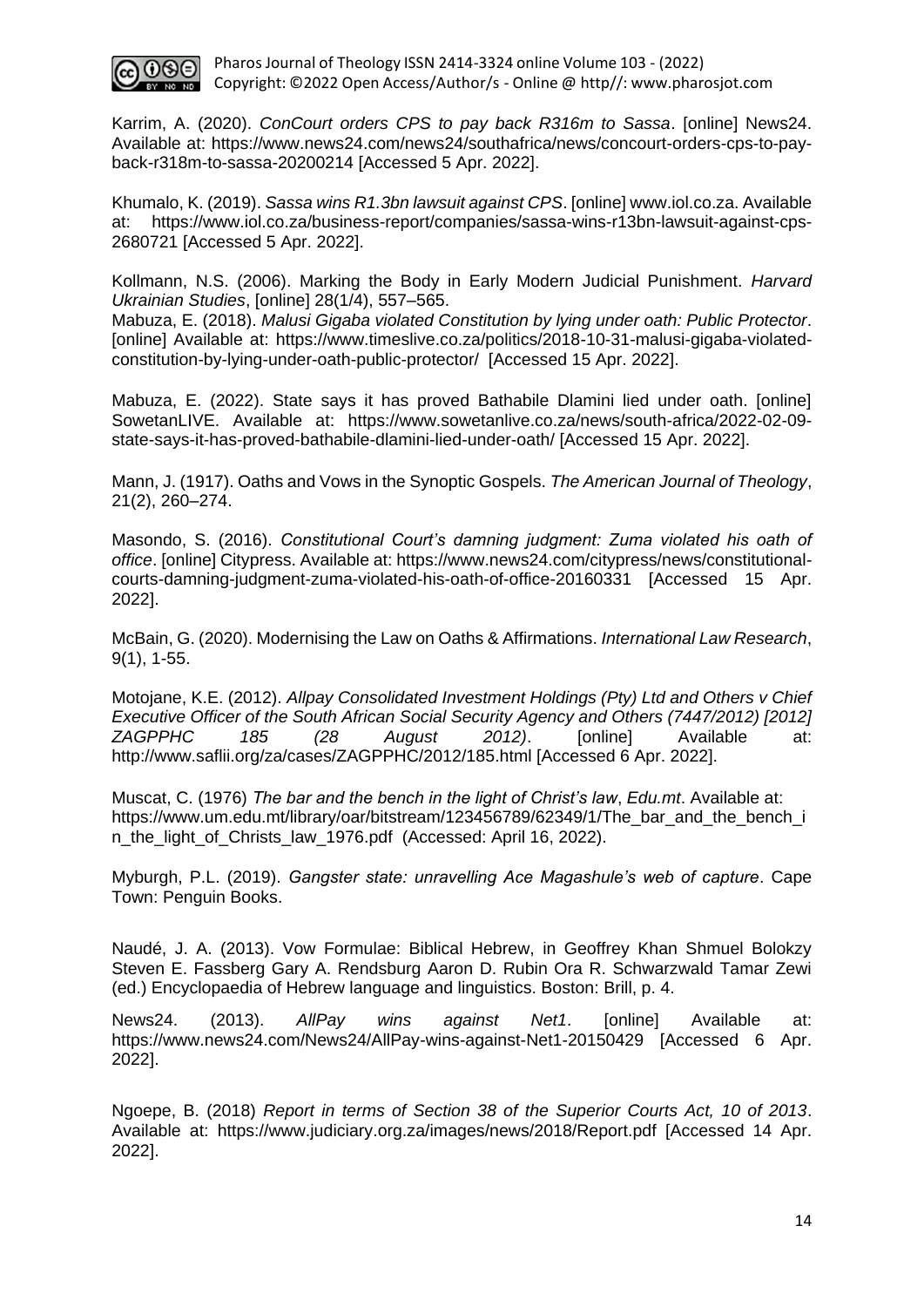

Njilo, N. (2022). Be lenient on me ... I only earn R110,000 a month, pleads Bathabile Dlamini. [online] TimesLIVE. Available at: [https://www.timeslive.co.za/sunday-times](https://www.timeslive.co.za/sunday-times-daily/politics/2022-03-09-be-lenient-on-me--i-only-earn-r110000-a-month-pleads-bathabile-dlamini/)[daily/politics/2022-03-09-be-lenient-on-me--i-only-earn-r110000-a-month-pleads-bathabile](https://www.timeslive.co.za/sunday-times-daily/politics/2022-03-09-be-lenient-on-me--i-only-earn-r110000-a-month-pleads-bathabile-dlamini/)[dlamini/](https://www.timeslive.co.za/sunday-times-daily/politics/2022-03-09-be-lenient-on-me--i-only-earn-r110000-a-month-pleads-bathabile-dlamini/) [Accessed 15 Apr. 2022].

Onishi, N. and Gebrekidan, S. (2018). 'They Eat Money': How Mandela's Political Heirs Grow Rich Off Corruption. *The New York Times*. [online] 16 Apr. Available at: [https://www.nytimes.com/2018/04/16/world/africa/south-africa-corruption-jacob-zuma](https://www.nytimes.com/2018/04/16/world/africa/south-africa-corruption-jacob-zuma-african-national-congress.html)[african-national-congress.html](https://www.nytimes.com/2018/04/16/world/africa/south-africa-corruption-jacob-zuma-african-national-congress.html) [Accessed 15 Apr. 2022].

Orfield, M. W., Jr (1992). Deterrence, perjury, and the heater factor: An exclusionary rule in the Chicago criminal courts. *University of Colorado Law Review*, 63(1), 75–162.

Ozyumenko, V. I. (2020) "Addressing a judge in national varieties of English," *Russian Journal of Linguistics*, 24(1), 137–157.

PMG, Parliamentary Monitoring Group. (2017). *SASSA court decision implementation; SASSA irregular, fruitless and wasteful expenditure: hearing | PMG*. [online] Available at: <https://pmg.org.za/committee-meeting/24384/> [Accessed 6 Apr. 2022].

Postman, B.Z. (2018). Dlamini accused of 'parallel decision making'. [online] GroundUp News. Available at: [https://www.groundup.org.za/article/former-social-grants-boss-accuses](https://www.groundup.org.za/article/former-social-grants-boss-accuses-minister-parallel-decision-making/)[minister-parallel-decision-making/](https://www.groundup.org.za/article/former-social-grants-boss-accuses-minister-parallel-decision-making/) [Accessed 14 Apr. 2022].

Qukula, Q. (2022). 'This is unfair' - Tweeps slam 5-year jail term handed to NSFAS big spender. [online] Available at: [https://www.947.co.za/articles/2022/03/30/our-justice-system](https://www.947.co.za/articles/2022/03/30/our-justice-system-is-flawed-twitter-reacts-to-jail-time-for-nsfas-millionaire-sibongile-mani)[is-flawed-twitter-reacts-to-jail-time-for-nsfas-millionaire-sibongile-mani](https://www.947.co.za/articles/2022/03/30/our-justice-system-is-flawed-twitter-reacts-to-jail-time-for-nsfas-millionaire-sibongile-mani) [Accessed 15 Apr. 2022].

Reynolds, B. (2022). Bathabile's R200k fine vs Sibongile Mani's five-year jail term: Is justice fair? [online] Available at: [https://www.timeslive.co.za/sunday-times/opinion-and](https://www.timeslive.co.za/sunday-times/opinion-and-analysis/opinion/2022-04-03-bathabiles-r200k-fine-vs-sibongile-manis-five-year-jail-term-is-justice-fair/)[analysis/opinion/2022-04-03-bathabiles-r200k-fine-vs-sibongile-manis-five-year-jail-term-is](https://www.timeslive.co.za/sunday-times/opinion-and-analysis/opinion/2022-04-03-bathabiles-r200k-fine-vs-sibongile-manis-five-year-jail-term-is-justice-fair/)[justice-fair/](https://www.timeslive.co.za/sunday-times/opinion-and-analysis/opinion/2022-04-03-bathabiles-r200k-fine-vs-sibongile-manis-five-year-jail-term-is-justice-fair/) [Accessed 15 Apr. 2022].

Ridge Times. (2017). *Sassa negotiates with Cash Paymaster Services*. [online] Available at: https://ridgetimes.co.za/83284/sassa [Accessed 5 Apr. 2022].

RSA, Constitution. (1996). The constitution of the republic of South Africa, 1996. [online] Available at: <https://www.justice.gov.za/legislation/constitution/SAConstitution-web-eng.pdf> [Accessed 15 Apr. 2022].

Rutgers, M. R. (2010). The oath of office as public value guardian. *American review of public administration*, 40(4), 428–444.

Saba, A. (2018). Axed social grants workstreams make an R11-million comeback. [online] Available at: [https://mg.co.za/article/2018-01-25-axed-social-grants-workstreams-make-an](https://mg.co.za/article/2018-01-25-axed-social-grants-workstreams-make-an-r11-million-comeback/)[r11-million-comeback/](https://mg.co.za/article/2018-01-25-axed-social-grants-workstreams-make-an-r11-million-comeback/) [Accessed 14 Apr. 2022].

Sefularo, M (2022). *Dlamini's supporters celebrate outside court after she opts to pay R100k fine*. [online] Available at: [https://www.702.co.za/articles/442191/dlamini-s-supporters](https://www.702.co.za/articles/442191/dlamini-s-supporters-celebrate-outside-court-after-she-opts-to-pay-r100k-fine)[celebrate-outside-court-after-she-opts-to-pay-r100k-fine](https://www.702.co.za/articles/442191/dlamini-s-supporters-celebrate-outside-court-after-she-opts-to-pay-r100k-fine) [Accessed 15 Apr. 2022].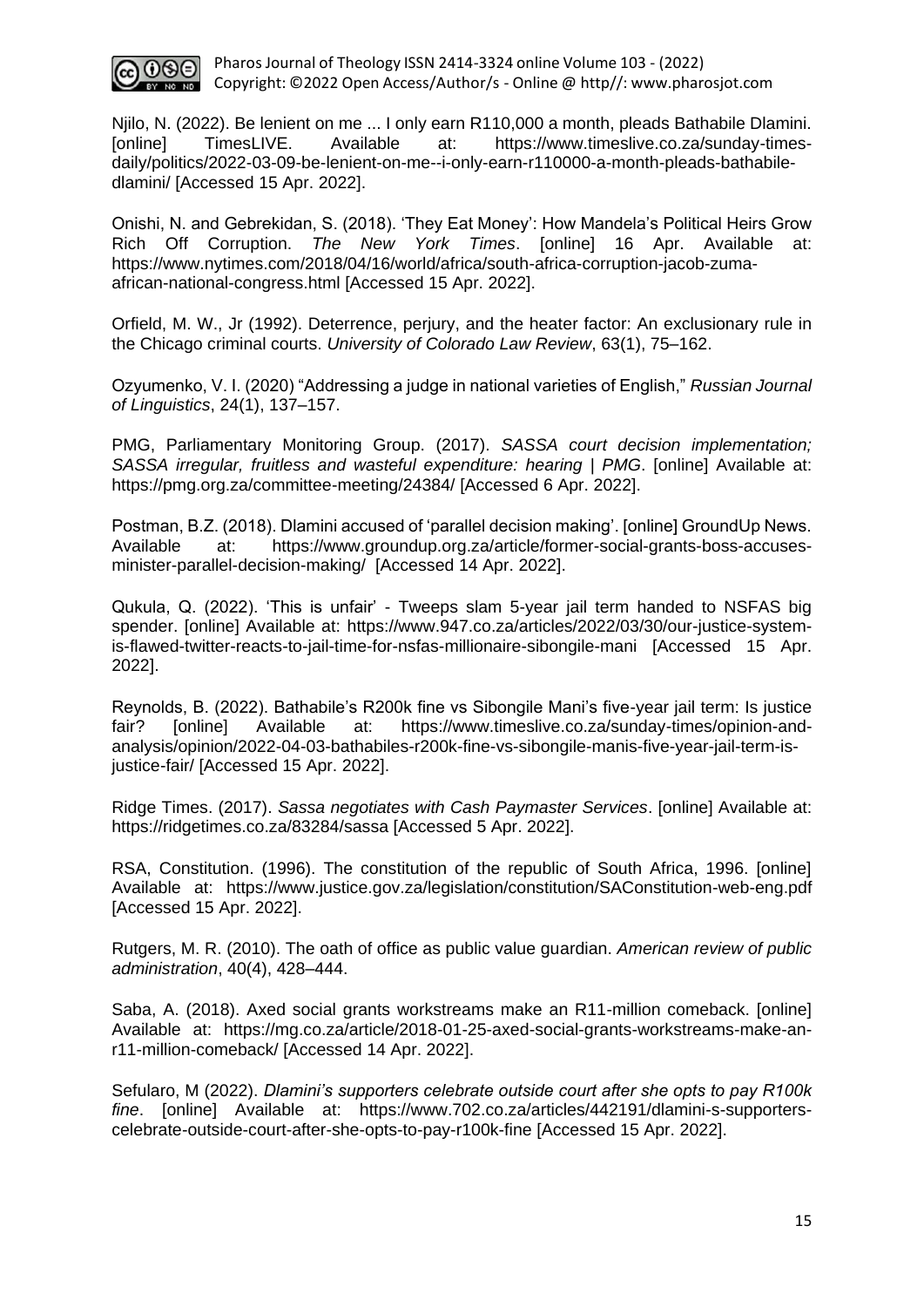

Silving, H. (1959). The Oath. *The Yale Law Journal*. 68(7), 1329-1390.Silving, H. (1959). The Oath: II. *The Yale Law Journal*, 68(8), 1527-1577.

Stuntz, W. J. *et al.* (2003). Christian Legal Theory. *Harvard law review*, 116(6), 1707-1749.

Thamm, M. (2018). SASSAGATE: Bathabile Dlamini 'evasive', contradicted her own evidence, Judge Ngoepe finds. [online] Daily Maverick. Available at: [https://www.dailymaverick.co.za/article/2018-05-07-bathabile-dlamini-evasive-contradicted](https://www.dailymaverick.co.za/article/2018-05-07-bathabile-dlamini-evasive-contradicted-her-own-evidence-judge-ngoepe-finds/)[her-own-evidence-judge-ngoepe-finds/](https://www.dailymaverick.co.za/article/2018-05-07-bathabile-dlamini-evasive-contradicted-her-own-evidence-judge-ngoepe-finds/) [Accessed 14 Apr. 2022].

Tidwell, G. L. (1983). The effects of perjury committed at an arbitration hearing. *The Arbitration journal*, 38(3), 44–52.

Titus, H. W. (2018). Jesus Christ: The role model for the Christian lawyer 50 years of the Christian legal society magazine. *Christian Lawyer*, 14(1), 14–21.

Wilson, J.A. (1948). The Oath in Ancient Egypt. *Journal of Near Eastern Studies*, 7(3), 129– 156.

Zulu, B.T. (2022). *Bathabile Dlamini's conviction sends a message to all public officials*. [online] GroundUp News. Available at: [https://www.groundup.org.za/article/bathabile](https://www.groundup.org.za/article/bathabile-dlaminis-conviction-sends-a-message-to-all-public-officials/)[dlaminis-conviction-sends-a-message-to-all-public-officials/](https://www.groundup.org.za/article/bathabile-dlaminis-conviction-sends-a-message-to-all-public-officials/) [Accessed 15 Apr. 2022].

#### *Disclaimer:*

*The opinions expressed in PHAROSJOT are those of the authors and contributors, and do not necessarily reflect those of the journal, the editors, the editorial board, AFRICAJOURNALS or the organization/s to which the authors are affiliated. AFRICAJOURNALS will not be liable for any direct, indirect, consequential, special, exemplary, or other damages arising therefrom. The author/s are solely responsible for the content of their submitted material.*

*Therefore we state:*

*By submitting written material to PHAROS, the author hereby agrees to assume full legal responsibility in any matter that may arise due to the publication of their submission(s). This can include, but is not limited to, issues of data fabrication, libel/slander, ethical misconduct, academic misdemeanours and plagiarism.*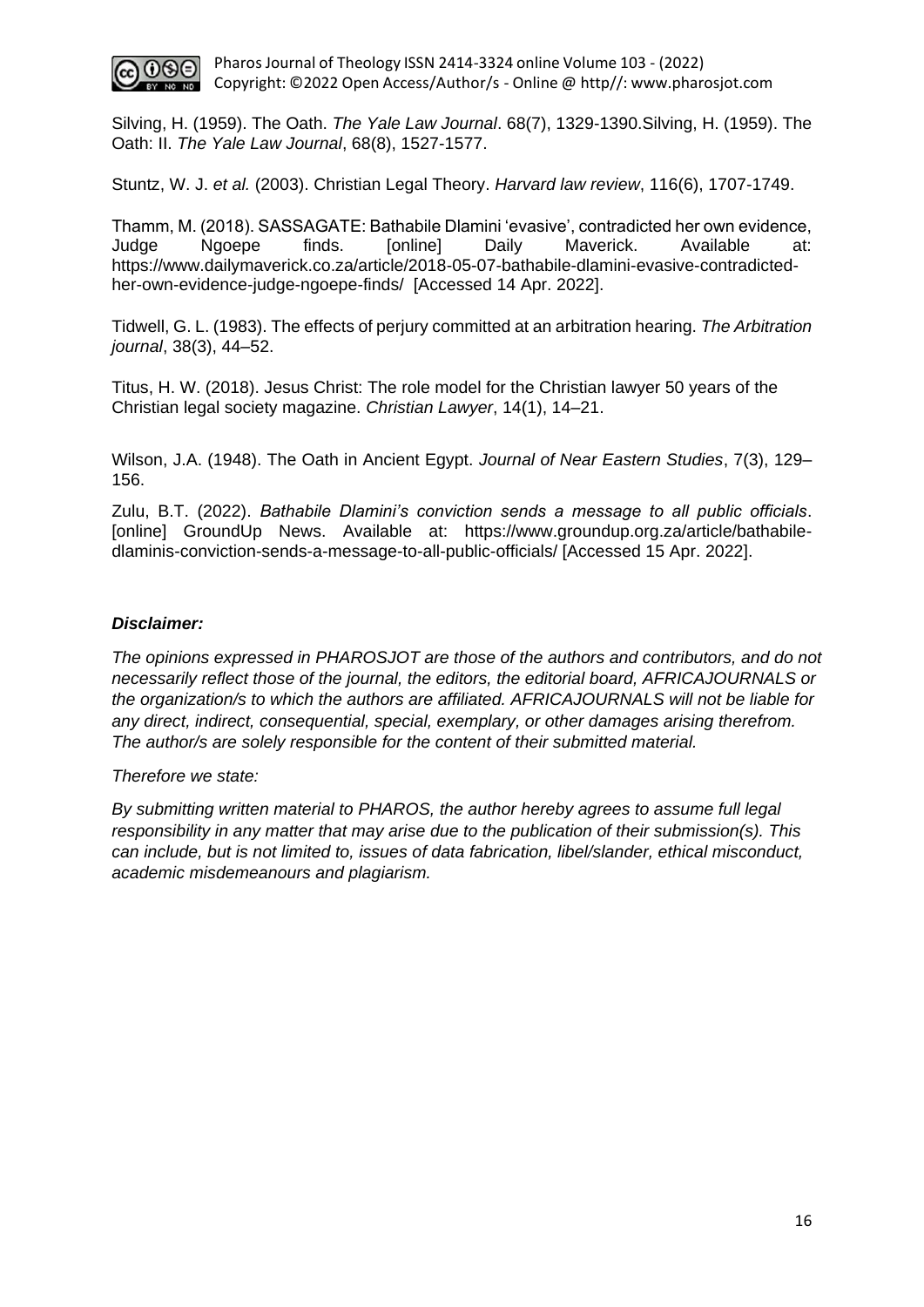